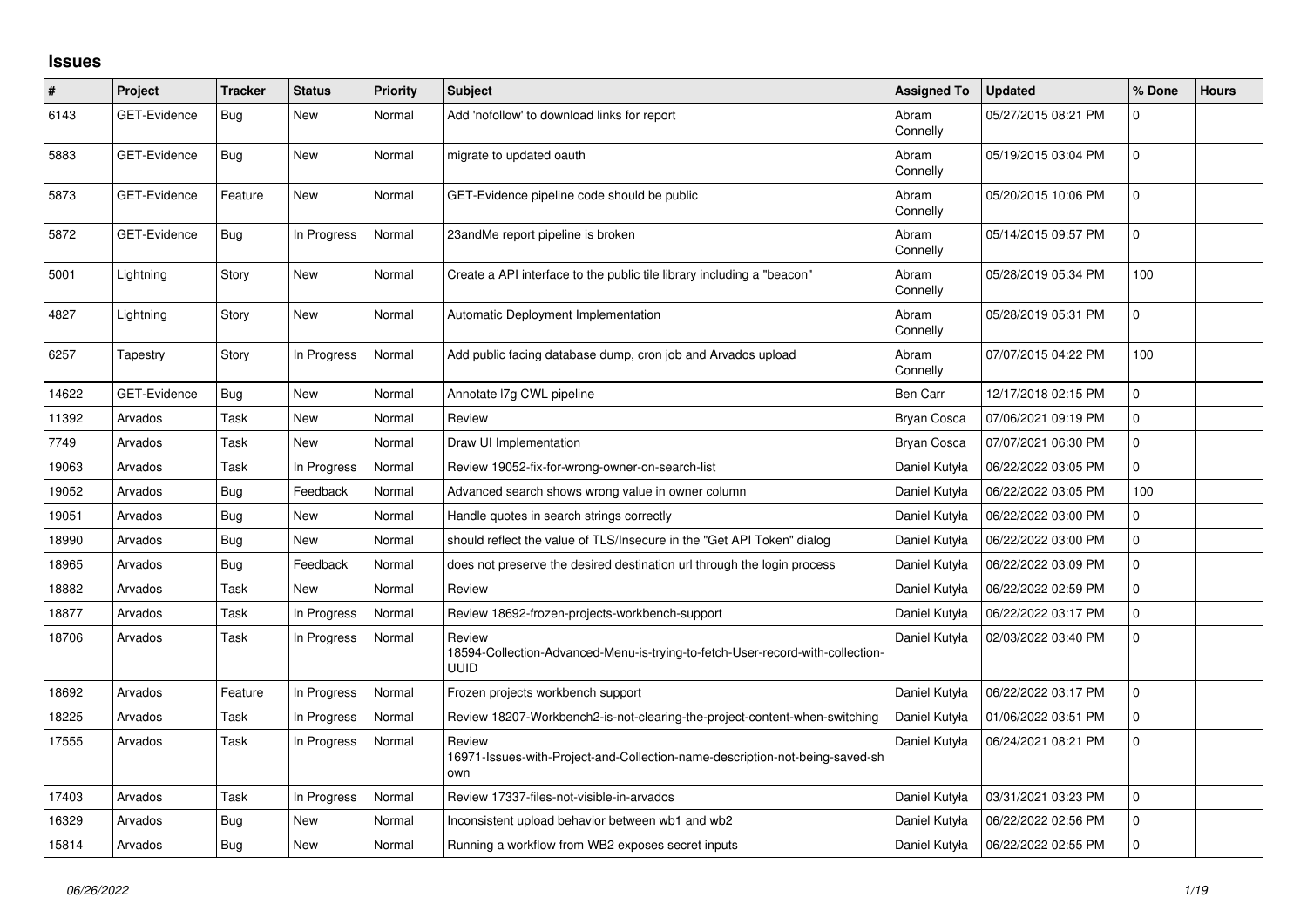| $\sharp$ | Project      | <b>Tracker</b> | <b>Status</b> | Priority | <b>Subject</b>                                                                                                           | <b>Assigned To</b>  | <b>Updated</b>      | % Done      | <b>Hours</b> |
|----------|--------------|----------------|---------------|----------|--------------------------------------------------------------------------------------------------------------------------|---------------------|---------------------|-------------|--------------|
| 15550    | Arvados      | Task           | New           | Normal   | Review                                                                                                                   | Eric Biagiotti      | 02/12/2020 03:02 PM | 0           |              |
| 529      | GET-Evidence | Feature        | <b>New</b>    | Normal   | Interpret phased (haplotype) data                                                                                        | Evan Maxwell        | 07/07/2011 02:20 PM | 0           |              |
| 18125    | Arvados      | Feature        | New           | Normal   | [deployment][provision][documentation] explain how to use a custom/existing<br>postgresql RDBMS                          | Javier Bértoli      | 09/13/2021 10:12 PM | 0           |              |
| 17938    | Arvados      | Bug            | <b>New</b>    | Normal   | [deployment][arvados-formula] shell node centos-7 packages                                                               | Javier Bértoli      | 07/23/2021 07:08 PM | 0           |              |
| 17461    | Arvados      | Feature        | New           | Normal   | Flag to make turn file format mismatches from an error to a warning                                                      | Jiayong Li          | 04/14/2021 07:47 PM | 0           |              |
| 16870    | Arvados      | Story          | New           | Normal   | Research & create examples of other CWL patterns                                                                         | Jiayong Li          | 10/30/2020 04:11 PM | 0           |              |
| 16869    | Arvados      | Story          | <b>New</b>    | Normal   | Go through workflow patterns and add them to the CWL patterns repo                                                       | Jiayong Li          | 10/30/2020 04:11 PM | 0           |              |
| 16316    | Arvados      | Feature        | New           | Normal   | a-c-r handles resource range requests (especially CPU) and adjusts requests<br>based on what is in InstanceTypes list    | Jiayong Li          | 04/14/2021 07:47 PM | 0           |              |
| 15250    | Arvados      | Feature        | In Progress   | Normal   | a-c-r set TTL on final output collection                                                                                 | Jiayong Li          | 02/23/2022 03:13 PM | 0           |              |
| 13642    | Arvados      | Feature        | Feedback      | Normal   | keepstore backend for ceph librados                                                                                      | Joshua<br>Randall   | 08/25/2020 02:28 PM | 100         |              |
| 13533    | Arvados      | Feature        | Feedback      | Normal   | option to specify vcpu runtime constraints on arvados-cwl-runner when using<br>-submit                                   | Joshua<br>Randall   | 04/22/2020 09:07 PM | 90          |              |
| 10545    | Arvados      | Bug            | <b>New</b>    | Normal   | arvbox loops forever when something goes wrong                                                                           | Joshua<br>Randall   | 07/07/2021 06:21 PM | 0           |              |
| 10535    | Arvados      | Bug            | New           | Normal   | test suite hangs (in arvbox) in sdk/python test_callback                                                                 | Joshua<br>Randall   | 07/07/2021 06:22 PM | 100         |              |
| 8719     | Arvados      | Task           | In Progress   | Normal   | Review PR #40                                                                                                            | Joshua<br>Randall   | 07/07/2021 06:25 PM | 0           |              |
| 8504     | Arvados      | Bug            | Feedback      | Normal   | [Workbench] Times out before API server loading active pipeline instances                                                | Joshua<br>Randall   | 07/07/2021 06:25 PM | 0           |              |
| 19208    | Arvados      | Task           | <b>New</b>    | Normal   | Review                                                                                                                   | Lucas Di<br>Pentima | 06/22/2022 03:37 PM | 0           |              |
| 19206    | Arvados      | Bug            | New           | Normal   | System root user shouldn't be able to get disabled nor its admin status revoked                                          | Lucas Di<br>Pentima | 06/22/2022 03:07 PM | 0           |              |
| 19189    | Arvados      | Task           | In Progress   | Normal   | Review 16561-listen-url                                                                                                  | Lucas Di<br>Pentima | 06/24/2022 09:01 PM | 0           |              |
| 19174    | Arvados      | Task           | <b>New</b>    | Normal   | Review tests branch                                                                                                      | Lucas Di<br>Pentima | 06/22/2022 03:09 PM | 0           |              |
| 19173    | Arvados      | Task           | New           | Normal   | Review rake task branch                                                                                                  | Lucas Di<br>Pentima | 06/22/2022 03:16 PM | 0           |              |
| 19142    | Arvados      | Task           | New           | Normal   | Workbench 2: Avoid loading "mounts" section in the "Project" or "All process"<br>view                                    | Lucas Di<br>Pentima | 06/22/2022 03:26 PM | 0           |              |
| 19139    | Arvados      | Bug            | New           | Normal   | Regular users should not be able to create user records; creating a user does<br>not make admin the "owner" of that user | Lucas Di<br>Pentima | 06/22/2022 03:38 PM | $\mathbf 0$ |              |
| 19068    | Arvados      | Task           | New           | Normal   | Review                                                                                                                   | Lucas Di<br>Pentima | 06/22/2022 03:37 PM | $\mathbf 0$ |              |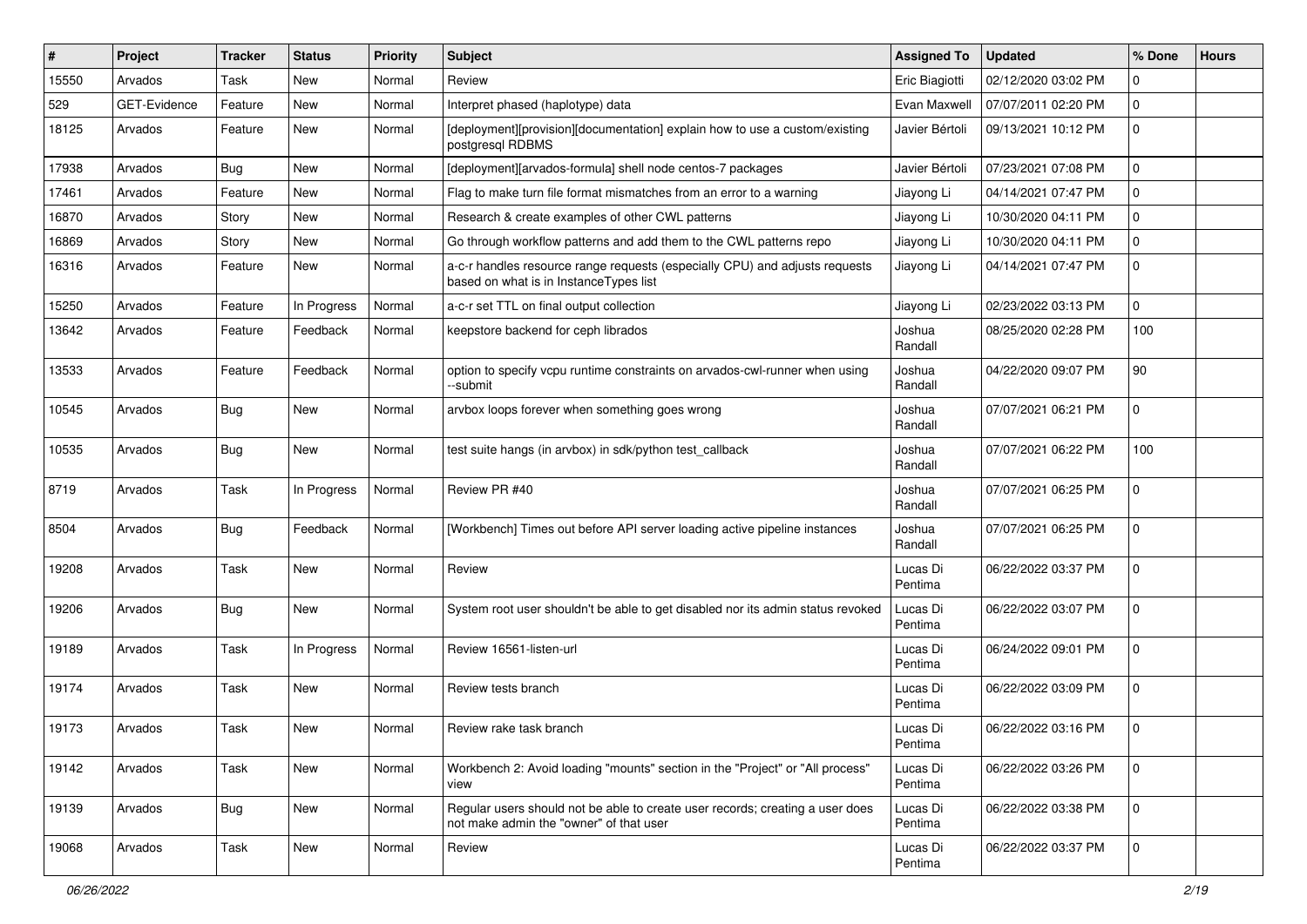| #     | Project                | <b>Tracker</b> | <b>Status</b> | <b>Priority</b> | <b>Subject</b>                                                              | <b>Assigned To</b>  | <b>Updated</b>                     | % Done      | <b>Hours</b> |
|-------|------------------------|----------------|---------------|-----------------|-----------------------------------------------------------------------------|---------------------|------------------------------------|-------------|--------------|
| 19066 | Arvados                | Task           | <b>New</b>    | Normal          | Review                                                                      | Lucas Di<br>Pentima | 06/22/2022 03:00 PM                | 0           |              |
| 18975 | Arvados                | Feature        | <b>New</b>    | Normal          | log viewer improvements                                                     | Lucas Di<br>Pentima | 06/22/2022 02:59 PM                | $\mathbf 0$ |              |
| 18879 | Arvados                | Task           | New           | Normal          | Review                                                                      | Lucas Di<br>Pentima | 06/22/2022 02:56 PM                | $\mathbf 0$ |              |
| 18858 | Arvados                | Feature        | In Progress   | Normal          | sync-users-tool for synchronizing users                                     | Lucas Di<br>Pentima | 06/23/2022 02:37 PM                | $\mathbf 0$ |              |
| 18615 | Arvados                | Task           | New           | Normal          | Review                                                                      | Lucas Di<br>Pentima | 06/22/2022 02:56 PM                | $\mathbf 0$ |              |
| 17969 | Arvados                | Support        | New           | Normal          | Investigate plugins for redmine templates                                   | Lucas Di<br>Pentima | 08/31/2021 07:29 PM                | $\mathbf 0$ |              |
| 17931 | Arvados                | Task           | <b>New</b>    | Normal          | Review                                                                      | Lucas Di<br>Pentima | 08/05/2021 03:27 PM                | 0           |              |
| 17326 | Arvados                | Task           | <b>New</b>    | Normal          | Review                                                                      | Lucas Di<br>Pentima | 03/17/2021 03:55 PM                | 0           |              |
| 17089 | Arvados                | Task           | <b>New</b>    | Normal          | Review                                                                      | Lucas Di<br>Pentima | 02/02/2021 06:32 PM                | $\mathbf 0$ |              |
| 16532 | Arvados                | Support        | <b>New</b>    | Normal          | Write a troubleshooting page with debugging advice for configuration issues | Lucas Di<br>Pentima | 08/26/2020 04:11 PM                | $\mathbf 0$ |              |
| 16510 | Arvados                | Bug            | <b>New</b>    | Normal          | Indirectly trashed item's context menu show editable actions                | Lucas Di<br>Pentima | 02/02/2021 06:33 PM                | $\mathbf 0$ |              |
| 14953 | Arvados                | Task           | <b>New</b>    | Normal          | Review                                                                      | Lucas Di<br>Pentima | 07/06/2021 09:25 PM                | $\mathbf 0$ |              |
| 13813 | Arvados                | <b>Bug</b>     | New           | Normal          | [CLI] arv traceback on simple timeout                                       | Lucas Di<br>Pentima | 04/28/2021 03:55 PM                | $\mathbf 0$ |              |
| 19154 | Arvados<br>Workbench 2 | Story          | <b>New</b>    | Normal          | Sharing dialog improvements followup                                        | Lucas Di<br>Pentima | 06/22/2022 02:59 PM                | $\mathbf 0$ |              |
| 18697 | Arvados<br>Workbench 2 | Bug            | <b>New</b>    | Normal          | Cypress tests for federated scenarios                                       | Lucas Di<br>Pentima | 06/22/2022 02:55 PM                | 0           |              |
| 18587 | Arvados<br>Workbench 2 | Bug            | <b>New</b>    | Normal          | "Copy selected into collection" incorrect behavior                          | Lucas Di<br>Pentima | 02/02/2022 04:00 PM                | $\mathbf 0$ |              |
| 1085  | GET-Evidence           | Feature        | <b>New</b>    | Normal          | Add support for Family Tree DNA (FTDNA) data                                |                     | Madeleine Ball 08/16/2012 11:23 AM | 0           |              |
| 1084  | GET-Evidence           | Feature        | <b>New</b>    | Normal          | Add support for deCODE data                                                 |                     | Madeleine Ball 08/16/2012 11:20 AM | 0           |              |
| 1080  | GET-Evidence           | Feature        | New           | Normal          | Add non-reference variant counts to metadata                                | Madeleine Ball      | 08/14/2012 05:28 PM                | $\mathbf 0$ |              |
| 17751 | Arvados                | Feature        | New           | Normal          | [arvados-dispatch-cloud] expose rate-limiting condition in metrics          | Nico César          | 06/02/2021 08:02 PM                | 0           |              |
| 17327 | Arvados                | Feature        | New           | Normal          | Go codegen for reading/writing CWL                                          | Nico César          | 03/03/2021 06:51 PM                | 0           |              |
| 16682 | Arvados                | <b>Bug</b>     | New           | Normal          | Missing nodejs should not be a fatal error for submitting a workflow        | Nico César          | 06/07/2021 03:01 PM                | 0           |              |
| 19190 | Arvados                | Task           | New           | Normal          | Review                                                                      | Peter Amstutz       | 06/22/2022 03:00 PM                | 0           |              |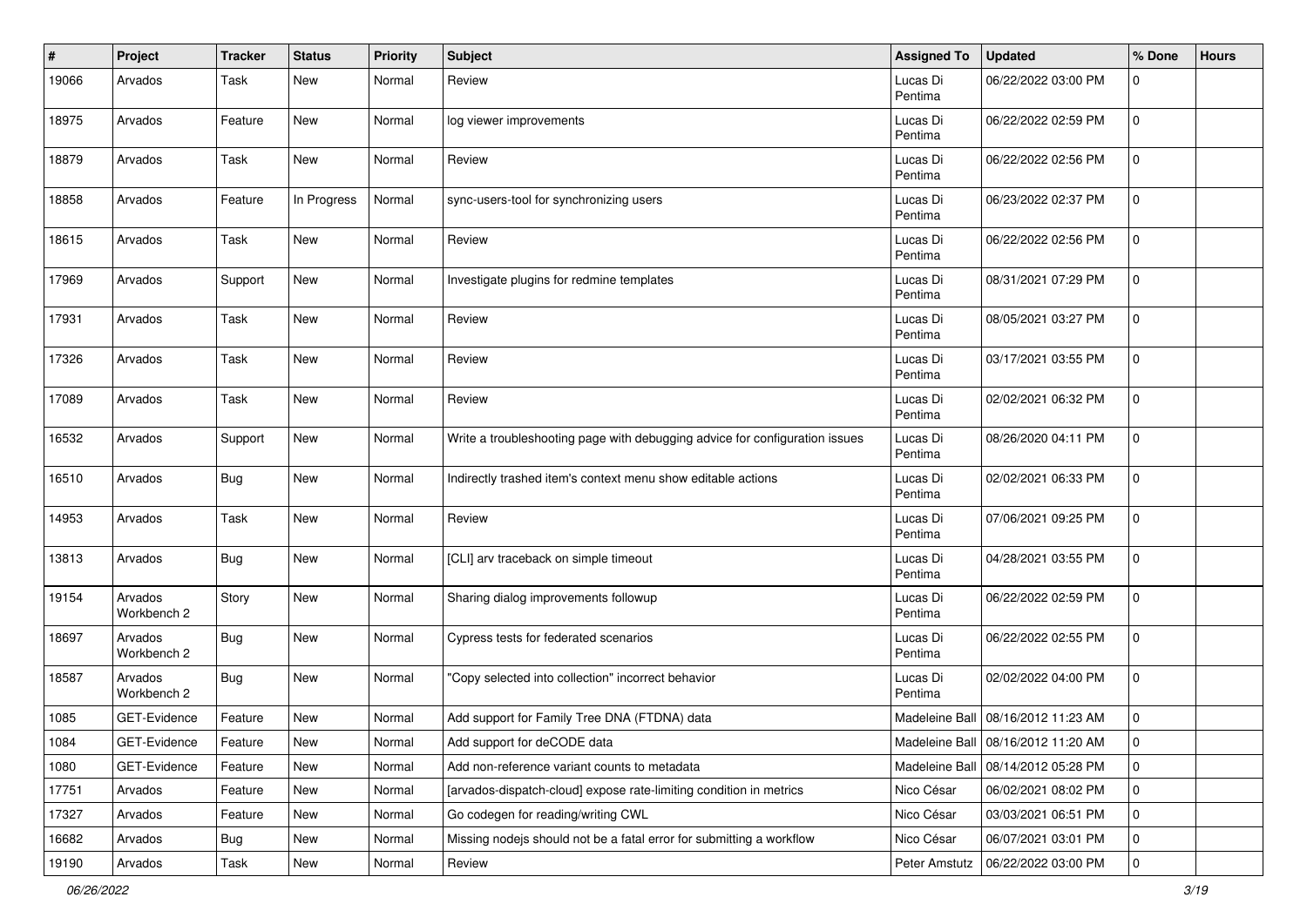| ∦     | Project | <b>Tracker</b> | <b>Status</b> | <b>Priority</b> | Subject                                                                                      | <b>Assigned To</b> | <b>Updated</b>                      | % Done      | <b>Hours</b> |
|-------|---------|----------------|---------------|-----------------|----------------------------------------------------------------------------------------------|--------------------|-------------------------------------|-------------|--------------|
| 19188 | Arvados | Task           | New           | Normal          | Review                                                                                       | Peter Amstutz      | 06/22/2022 02:59 PM                 | $\mathbf 0$ |              |
| 19184 | Arvados | Task           | In Progress   | Normal          | Review 19166-gateway-tunnel                                                                  | Peter Amstutz      | 06/24/2022 08:27 PM                 | $\Omega$    |              |
| 19180 | Arvados | Bug            | <b>New</b>    | Normal          | Document how to create projects                                                              | Peter Amstutz      | 06/22/2022 02:59 PM                 | $\mathbf 0$ |              |
| 19163 | Arvados | Task           | <b>New</b>    | Normal          | Write rake task                                                                              | Peter Amstutz      | 06/22/2022 03:16 PM                 | 0           |              |
| 19162 | Arvados | Task           | <b>New</b>    | Normal          | Add tests                                                                                    | Peter Amstutz      | 06/22/2022 03:09 PM                 | 0           |              |
| 19160 | Arvados | Task           | <b>New</b>    | Normal          | Review                                                                                       | Peter Amstutz      | 06/22/2022 02:00 PM                 | 0           |              |
| 19143 | Arvados | Bug            | In Progress   | Normal          | Display 'Workflow' records in the Project listing                                            | Peter Amstutz      | 06/22/2022 03:09 PM                 | 33          |              |
| 19121 | Arvados | Task           | <b>New</b>    | Normal          | Review                                                                                       | Peter Amstutz      | 06/22/2022 03:25 PM                 | 0           |              |
| 19086 | Arvados | Feature        | <b>New</b>    | Normal          | Can provide input JSON/YAML when launching a Workflow as an alternative to<br>the input form | Peter Amstutz      | 06/22/2022 02:53 PM                 | 0           |              |
| 19065 | Arvados | Task           | <b>New</b>    | Normal          | Review                                                                                       | Peter Amstutz      | 06/22/2022 03:09 PM                 | $\mathbf 0$ |              |
| 19053 | Arvados | Bug            | <b>New</b>    | Normal          | Update 'Technology' page to link to relevant parts of doc.arvados.org instead of<br>wiki     | Peter Amstutz      | 06/22/2022 03:00 PM                 | $\mathbf 0$ |              |
| 19017 | Arvados | Bug            | New           | Normal          | Release Arvados 2.4.1                                                                        | Peter Amstutz      | 06/22/2022 03:00 PM                 | 93          |              |
| 19005 | Arvados | Task           | <b>New</b>    | Normal          | Review                                                                                       | Peter Amstutz      | 06/22/2022 03:09 PM                 | 0           |              |
| 19002 | Arvados | Task           | <b>New</b>    | Normal          | Review                                                                                       | Peter Amstutz      | 06/22/2022 03:17 PM                 | 0           |              |
| 18999 | Arvados | Task           | <b>New</b>    | Normal          | Review                                                                                       | Peter Amstutz      | 06/22/2022 02:00 PM                 | 0           |              |
| 18817 | Arvados | Task           | <b>New</b>    | Normal          | review                                                                                       | Peter Amstutz      | 06/22/2022 03:07 PM                 | 0           |              |
| 18815 | Arvados | Task           | <b>New</b>    | Normal          | Review                                                                                       | Peter Amstutz      | 04/05/2022 02:53 PM                 | $\mathbf 0$ |              |
| 18709 | Arvados | Task           | <b>New</b>    | Normal          | Review                                                                                       | Peter Amstutz      | 06/22/2022 02:55 PM                 | 0           |              |
| 18650 | Arvados | Task           | <b>New</b>    | Normal          | Design API for helper methods for working with vocabularies                                  | Peter Amstutz      | 01/19/2022 04:52 PM                 | 0           |              |
| 18613 | Arvados | Task           | <b>New</b>    | Normal          | Review                                                                                       | Peter Amstutz      | 06/08/2022 03:20 PM                 | 0           |              |
| 18311 | Arvados | Bug            | <b>New</b>    | Normal          | [cwl] test 221 in the 1.2 conformance suite is failing on singularity                        | Peter Amstutz      | 06/22/2022 02:56 PM                 | $\mathbf 0$ |              |
| 18227 | Arvados | Task           | <b>New</b>    | Normal          | Review                                                                                       | Peter Amstutz      | 06/08/2022 03:19 PM                 | $\mathbf 0$ |              |
| 18041 | Arvados | Task           | <b>New</b>    | Normal          | Review                                                                                       | Peter Amstutz      | 06/15/2022 02:35 PM                 | 0           |              |
| 17919 | Arvados | Task           | <b>New</b>    | Normal          | investigate                                                                                  | Peter Amstutz      | 06/22/2022 02:56 PM                 | 0           |              |
| 17918 | Arvados | Bug            | <b>New</b>    | Normal          | cwltool 'id' changes packing behavior                                                        | Peter Amstutz      | 06/22/2022 02:56 PM                 | 0           |              |
| 17910 | Arvados | Task           | <b>New</b>    | Normal          | investigate                                                                                  | Peter Amstutz      | 01/19/2022 02:17 PM                 | 0           |              |
| 17909 | Arvados | Task           | New           | Normal          | investigate                                                                                  |                    | Peter Amstutz   06/22/2022 02:56 PM | l 0         |              |
| 17875 | Arvados | Task           | New           | Normal          | Review                                                                                       | Peter Amstutz      | 06/22/2022 02:56 PM                 | $\mathbf 0$ |              |
| 17536 | Arvados | Task           | <b>New</b>    | Normal          | Review                                                                                       | Peter Amstutz      | 04/28/2021 03:55 PM                 | 0           |              |
| 17459 | Arvados | Task           | <b>New</b>    | Normal          | Review                                                                                       | Peter Amstutz      | 02/23/2022 03:13 PM                 | $\mathbf 0$ |              |
| 17456 | Arvados | Task           | New           | Normal          | Review                                                                                       | Peter Amstutz      | 05/04/2022 03:19 PM                 | $\mathbf 0$ |              |
| 17420 | Arvados | Support        | New           | Normal          | Review Lon's cwltool PR                                                                      | Peter Amstutz      | 09/15/2021 03:16 PM                 | 0           |              |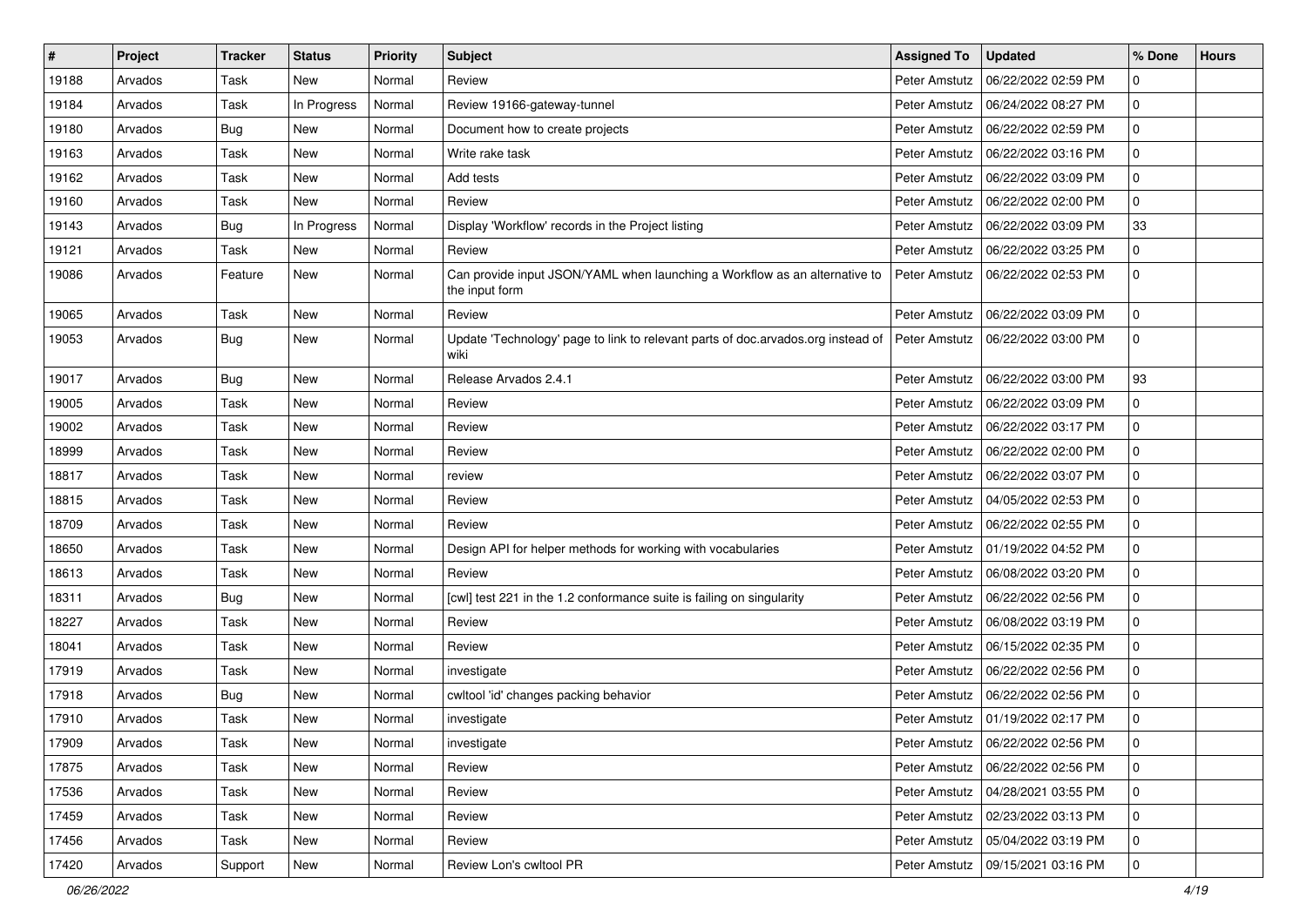| #     | Project | <b>Tracker</b> | <b>Status</b> | Priority | <b>Subject</b>                                                                                                        | <b>Assigned To</b> | <b>Updated</b>                      | % Done      | <b>Hours</b> |
|-------|---------|----------------|---------------|----------|-----------------------------------------------------------------------------------------------------------------------|--------------------|-------------------------------------|-------------|--------------|
| 17412 | Arvados | Task           | New           | Normal   | Review                                                                                                                | Peter Amstutz      | 05/26/2021 04:42 PM                 | 0           |              |
| 17410 | Arvados | Task           | <b>New</b>    | Normal   | Review                                                                                                                | Peter Amstutz      | 03/03/2021 06:51 PM                 | 0           |              |
| 17368 | Arvados | Task           | Feedback      | Normal   | 10. Deploy RC to su92l                                                                                                | Peter Amstutz      | 03/03/2021 06:03 PM                 | 0           |              |
| 17320 | Arvados | Support        | New           | Normal   | Explain what additonal configuration is needed for provision.sh to go to<br>production                                | Peter Amstutz      | 05/26/2021 04:42 PM                 | $\mathbf 0$ |              |
| 17274 | Arvados | Story          | New           | Normal   | Add "viewer.commonwl.org" DNS alias                                                                                   | Peter Amstutz      | 02/24/2021 07:45 PM                 | 0           |              |
| 17073 | Arvados | <b>Bug</b>     | New           | Normal   | Permission links originating from users should only update that user                                                  | Peter Amstutz      | 02/02/2021 06:32 PM                 | 0           |              |
| 16964 | Arvados | Task           | New           | Normal   | Review                                                                                                                | Peter Amstutz      | 07/15/2021 06:55 PM                 | 0           |              |
| 16881 | Arvados | Task           | New           | Normal   | Review                                                                                                                | Peter Amstutz      | 03/17/2021 03:58 PM                 | 0           |              |
| 16879 | Arvados | Task           | <b>New</b>    | Normal   | Review                                                                                                                | Peter Amstutz      | 09/23/2020 04:27 PM                 | 0           |              |
| 16768 | Arvados | Task           | New           | Normal   | Review                                                                                                                | Peter Amstutz      | 08/26/2020 08:17 PM                 | 0           |              |
| 16673 | Arvados | Support        | New           | Normal   | Document using OpenID Connect support for AAI                                                                         | Peter Amstutz      | 01/19/2021 06:29 PM                 | 0           |              |
| 16583 | Arvados | Feature        | In Progress   | Normal   | Can programmatically distinguish between final outputs (results of top-level<br>containers) and intermediate outputs. | Peter Amstutz      | 06/22/2022 03:16 PM                 | 33          |              |
| 16537 | Arvados | Task           | <b>New</b>    | Normal   | Review                                                                                                                | Peter Amstutz      | 08/26/2020 04:11 PM                 | 0           |              |
| 16414 | Arvados | Task           | New           | Normal   | Review                                                                                                                | Peter Amstutz      | 05/06/2020 04:09 PM                 | 0           |              |
| 16355 | Arvados | Task           | New           | Normal   | Review                                                                                                                | Peter Amstutz      | 06/17/2020 03:48 PM                 | 0           |              |
| 16271 | Arvados | Task           | <b>New</b>    | Normal   | Review                                                                                                                | Peter Amstutz      | 03/25/2020 03:21 PM                 | 0           |              |
| 15753 | Arvados | Task           | In Progress   | Normal   | Review 15660-aws-spot-doc                                                                                             | Peter Amstutz      | 10/29/2019 08:43 PM                 | 0           |              |
| 15666 | Arvados | Task           | <b>New</b>    | Normal   | Review                                                                                                                | Peter Amstutz      | 07/06/2021 09:25 PM                 | 0           |              |
| 15553 | Arvados | Task           | New           | Normal   | Review                                                                                                                | Peter Amstutz      | 07/06/2021 09:12 PM                 | 0           |              |
| 15263 | Arvados | Task           | In Progress   | Normal   | Review 14931-custom-tags                                                                                              | Peter Amstutz      | 06/03/2019 03:41 PM                 | 0           |              |
| 14954 | Arvados | Task           | New           | Normal   | Review                                                                                                                | Peter Amstutz      | 07/06/2021 09:09 PM                 | 0           |              |
| 14948 | Arvados | Task           | In Progress   | Normal   | Update install docs                                                                                                   | Peter Amstutz      | 07/06/2021 09:25 PM                 | 0           |              |
| 14693 | Arvados | Bug            | In Progress   | Normal   | [arvbox] runsv fatal: unable to lock supervise/lock                                                                   | Peter Amstutz      | 05/12/2019 09:29 PM                 | 0           |              |
| 13766 | Arvados | <b>Bug</b>     | In Progress   | Normal   | [API] bug in libyaml / Pysch used by API server to parse yaml                                                         | Peter Amstutz      | 07/06/2021 09:26 PM                 | 50          |              |
| 13351 | Arvados | <b>Bug</b>     | In Progress   | Normal   | Benchmark container_request creation and see if there are opportunities for<br>optimization                           | Peter Amstutz      | 07/06/2021 09:14 PM                 | 0           |              |
| 13343 | Arvados | Bug            | In Progress   | Normal   | arvbox warn if running as root or on OS X                                                                             |                    | Peter Amstutz   07/06/2021 09:14 PM | 100         |              |
| 13289 | Arvados | Task           | New           | Normal   | Investigate                                                                                                           | Peter Amstutz      | 07/06/2021 09:14 PM                 | 0           |              |
| 13096 | Arvados | Story          | New           | Normal   | Investigate packrat to lock down R package dependencies                                                               | Peter Amstutz      | 07/06/2021 09:15 PM                 | 0           |              |
| 12990 | Arvados | <b>Bug</b>     | In Progress   | Normal   | [FUSE] Access shared/ is inefficient                                                                                  | Peter Amstutz      | 07/06/2021 09:22 PM                 | 0           |              |
| 12609 | Arvados | Task           | New           | Normal   | Diagnose                                                                                                              | Peter Amstutz      | 09/12/2018 04:55 PM                 | 0           |              |
| 12588 | Arvados | Task           | In Progress   | Normal   | Review                                                                                                                |                    | Peter Amstutz   07/06/2021 09:11 PM | $\mathbf 0$ |              |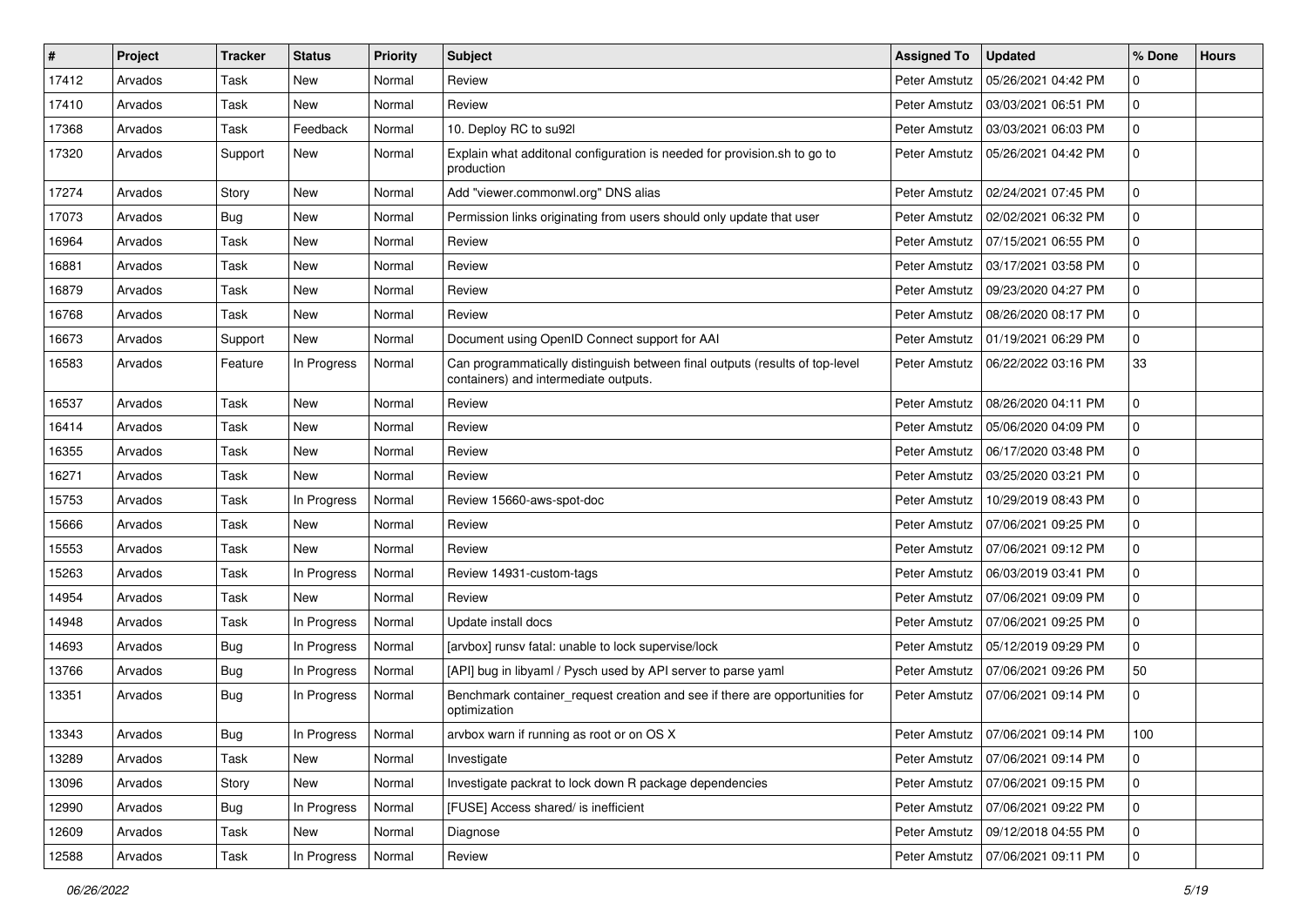| #     | Project  | <b>Tracker</b> | <b>Status</b> | <b>Priority</b> | <b>Subject</b>                                                                        | <b>Assigned To</b>  | <b>Updated</b>                      | % Done      | <b>Hours</b> |
|-------|----------|----------------|---------------|-----------------|---------------------------------------------------------------------------------------|---------------------|-------------------------------------|-------------|--------------|
| 12527 | Arvados  | Story          | New           | Normal          | [Composer] Refactor to separate vendor-specific pieces and all them to be<br>replaced | Peter Amstutz       | 07/06/2021 09:11 PM                 | 0           |              |
| 12067 | Arvados  | Task           | New           | Normal          | Instrumentation                                                                       | Peter Amstutz       | 07/06/2021 09:21 PM                 | 0           |              |
| 8462  | Arvados  | Task           | In Progress   | Normal          | Review 8388-events-terminate                                                          | Peter Amstutz       | 07/07/2021 06:25 PM                 | 0           |              |
| 3257  | Arvados  | Bug            | In Progress   | Normal          | [Workbench] Hard to find user agreement after it has been signed                      | Phil Hodgson        | 08/01/2014 02:56 PM                 | 67          |              |
| 2984  | Tapestry | Feature        | New           | Normal          | hard-code link to personalgenomes.org/people                                          | Phil Hodgson        | 06/06/2014 09:31 AM                 | 0           |              |
| 2980  | Tapestry | <b>Bug</b>     | New           | Normal          | attempting to authorize a disabled page should not redirect                           | Phil Hodgson        | 06/06/2014 08:49 AM                 | 0           |              |
| 2966  | Tapestry | Task           | New           | Normal          | Consider a section option for Absolute Pitch Survey                                   | Phil Hodgson        | 06/04/2014 12:59 PM                 | 0           |              |
| 2850  | Tapestry | Story          | New           | Normal          | Comprehensive "Sectioning" of Tapestry                                                | Phil Hodgson        | 06/20/2014 05:24 PM                 | 33          |              |
| 2552  | Tapestry | Story          | New           | Normal          | Configurable mini-consent form and validations                                        | Phil Hodgson        | 06/10/2014 10:28 AM                 | 0           |              |
| 2544  | Tapestry | Story          | New           | Normal          | The "site override" feature is tested                                                 | Phil Hodgson        | 04/07/2014 01:02 PM                 | 0           |              |
| 2427  | Tapestry | Task           | New           | Normal          | write functional tests                                                                | Phil Hodgson        | 03/24/2014 01:16 PM                 | 0           |              |
| 2426  | Tapestry | Task           | New           | Normal          | write unit tests                                                                      | Phil Hodgson        | 03/24/2014 01:16 PM                 | 0           |              |
| 2425  | Tapestry | Task           | New           | Normal          | write functional tests                                                                | Phil Hodgson        | 06/30/2014 02:27 PM                 | 0           |              |
| 2424  | Tapestry | Task           | New           | Normal          | write unit tests                                                                      | Phil Hodgson        | 06/30/2014 02:27 PM                 | 0           |              |
| 10740 | Arvados  | Task           | In Progress   | Normal          | Review 10705-state-transition-error                                                   | Radhika<br>Chippada | 07/07/2021 06:21 PM                 | 0           |              |
| 9044  | Arvados  | Story          | New           | Normal          | [Crunch2] [Workbench] Browse and show tools using the GA4GH tool registry<br>API      | Radhika<br>Chippada | 02/06/2020 06:51 PM                 | $\mathbf 0$ |              |
| 17168 | Arvados  | <b>Bug</b>     | In Progress   | Normal          | Add some basic documentation about wb2 to user guide                                  | Sarah<br>Zaranek    | 11/30/2020 09:28 PM                 | $\mathbf 0$ |              |
| 16501 | Arvados  | Task           | Feedback      | Normal          | 9. Run bam-to-vcf pipeline on playground                                              | Sarah<br>Zaranek    | 06/10/2020 09:25 PM                 | 0           |              |
| 16062 | Arvados  | Support        | New           | Normal          | Record demo videos                                                                    | Sarah<br>Zaranek    | 03/29/2021 02:01 PM                 | 0           |              |
| 16058 | Arvados  | Support        | In Progress   | Normal          | dev.arvados.org wiki                                                                  | Sarah<br>Zaranek    | 03/17/2021 03:58 PM                 | 0           |              |
| 16055 | Arvados  | Support        | New           | Normal          | User guide updated                                                                    | Sarah<br>Zaranek    | 06/17/2020 04:50 PM                 | 0           |              |
| 19187 | Arvados  | Task           | In Progress   | Normal          | Review 19079-dual-mode-nav-links                                                      |                     | Stephen Smith   06/23/2022 06:17 PM | $\mathbf 0$ |              |
| 19117 | Arvados  | Task           | New           | Normal          | Review                                                                                |                     | Stephen Smith   06/22/2022 02:53 PM |             |              |
| 19079 | Arvados  | Feature        | In Progress   | Normal          | Need to be able to open links from advance search in new tab                          |                     | Stephen Smith   06/23/2022 08:12 PM | $\mathbf 0$ |              |
| 19064 | Arvados  | Task           | New           | Normal          | Review                                                                                |                     | Stephen Smith   06/22/2022 03:00 PM | $\mathbf 0$ |              |
| 19000 | Arvados  | Task           | New           | Normal          | Review                                                                                |                     | Stephen Smith   06/22/2022 01:58 PM | $\mathbf 0$ |              |
| 18979 | Arvados  | Bug            | In Progress   | Normal          | Missing VM login, user names not rendered                                             |                     | Stephen Smith   06/22/2022 03:09 PM | $\mathbf 0$ |              |
| 18968 | Arvados  | Story          | New           | Normal          | Should be able to pick directories within collections                                 |                     | Stephen Smith   06/22/2022 02:59 PM | 0           |              |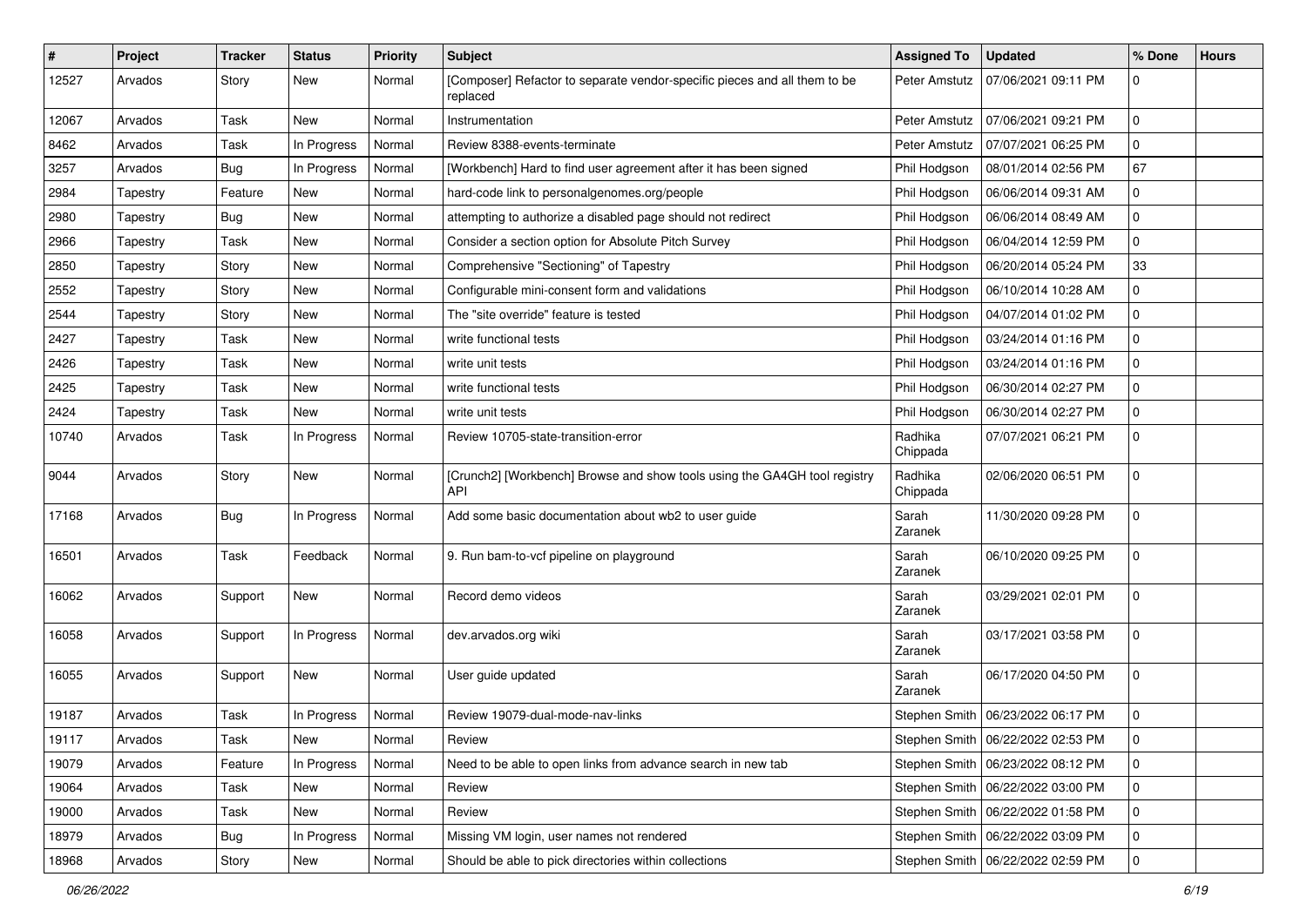| #     | Project | <b>Tracker</b> | <b>Status</b> | <b>Priority</b> | <b>Subject</b>                                                                                                                               | <b>Assigned To</b> | <b>Updated</b>      | % Done      | <b>Hours</b> |
|-------|---------|----------------|---------------|-----------------|----------------------------------------------------------------------------------------------------------------------------------------------|--------------------|---------------------|-------------|--------------|
| 16073 | Arvados | Feature        | In Progress   | Normal          | [Process view] Panels for inputs and outputs                                                                                                 | Stephen Smith      | 06/22/2022 03:17 PM | 0           |              |
| 16070 | Arvados | Feature        | New           | Normal          | [Process view] Process command line view mangled with backslash quoting, no<br>line breaks                                                   | Stephen Smith      | 06/22/2022 02:59 PM | 0           |              |
| 19211 | Arvados | Task           | <b>New</b>    | Normal          | Review                                                                                                                                       | Tom Clegg          | 06/22/2022 03:38 PM | 0           |              |
| 19209 | Arvados | Task           | <b>New</b>    | Normal          | Review                                                                                                                                       | Tom Clegg          | 06/22/2022 03:39 PM | 0           |              |
| 19207 | Arvados | Task           | New           | Normal          | Review                                                                                                                                       | Tom Clegg          | 06/22/2022 03:38 PM | 0           |              |
| 19205 | Arvados | Story          | In Progress   | Normal          | In Go services, monitor request times and record when they continue<br>processing after client disconnects, or exceed a maximum request time | Tom Clegg          | 06/23/2022 09:54 PM | 0           |              |
| 19192 | Arvados | Bug            | In Progress   | Normal          | WebDAVCache not performing as expected for S3 requests                                                                                       | Tom Clegg          | 06/22/2022 03:15 PM | 100         |              |
| 19191 | Arvados | Task           | New           | Normal          | Review                                                                                                                                       | Tom Clegg          | 06/22/2022 02:59 PM | 0           |              |
| 19166 | Arvados | Feature        | In Progress   | Normal          | Container shell support for SLURM and LSF dispatchers                                                                                        | Tom Clegg          | 06/24/2022 08:27 PM | 0           |              |
| 19088 | Arvados | Feature        | In Progress   | Normal          | Expose properties as S3 tags in keep-web                                                                                                     | Tom Clegg          | 06/24/2022 02:15 PM | 0           |              |
| 19081 | Arvados | Bug            | In Progress   | Normal          | Possible bug passing cmd line arguments with spaces to singularity                                                                           | Tom Clegg          | 06/22/2022 03:20 PM | 100         |              |
| 18512 | Arvados | Task           | In Progress   | Normal          | Review 18488-nonblocking-advisory-lock                                                                                                       | Tom Clegg          | 12/02/2021 04:59 PM | 0           |              |
| 18291 | Arvados | Task           | In Progress   | Normal          | Review 18287-external-url-defaults                                                                                                           | Tom Clegg          | 10/22/2021 07:19 PM | 0           |              |
| 17805 | Arvados | Feature        | In Progress   | Normal          | [fuse] access containers and container_requests through by_id directory in<br>sitefs                                                         | Tom Clegg          | 12/08/2021 07:44 PM | 0           |              |
| 17699 | Arvados | Story          | In Progress   | Normal          | Design new keepstore internal architecture that supports efficient streaming &<br>range requests                                             | Tom Clegg          | 09/28/2021 07:41 PM | 0           |              |
| 17669 | Arvados | Task           | In Progress   | Normal          | Review                                                                                                                                       | Tom Clegg          | 12/07/2021 12:47 AM | 0           |              |
| 17556 | Arvados | Task           | In Progress   | Normal          | Review 16997-sort-config-for-diff                                                                                                            | Tom Clegg          | 04/28/2021 03:32 PM | 0           |              |
| 17472 | Arvados | Story          | In Progress   | Normal          | Architecture for displaying container metrics in workbench                                                                                   | Tom Clegg          | 12/16/2021 04:29 PM | 0           |              |
| 17344 | Arvados | Story          | New           | Normal          | [boot] Make arvados-server-easy package suitable for demo use case                                                                           | Tom Clegg          | 07/06/2021 09:12 PM | 0           |              |
| 17209 | Arvados | Feature        | In Progress   | Normal          | Controller forwards web requests to crunch worker nodes                                                                                      | Tom Clegg          | 05/11/2021 07:10 PM | 0           |              |
| 17185 | Arvados | Feature        | New           | Normal          | [adc] add broken node metrics                                                                                                                | Tom Clegg          | 04/28/2021 01:37 PM | 0           |              |
| 16888 | Arvados | Bug            | In Progress   | Normal          | Federate container token cannot access resources on other clusters                                                                           | Tom Clegg          | 06/22/2022 03:25 PM | 0           |              |
| 16764 | Arvados | Task           | New           | Normal          | Review                                                                                                                                       | Tom Clegg          | 01/19/2021 06:29 PM | 0           |              |
| 16561 | Arvados | Story          | In Progress   | Normal          | Add "Listen" to Services config                                                                                                              | Tom Clegg          | 06/24/2022 09:01 PM | 0           |              |
| 16552 | Arvados | Story          | New           | Normal          | "arvados-server init" can get TLS certificates from Let's Encrypt                                                                            | Tom Clegg          | 11/05/2021 03:15 PM | 0           |              |
| 16546 | Arvados | Task           | New           | Normal          | Review                                                                                                                                       | Tom Clegg          | 07/06/2021 09:11 PM | $\mathbf 0$ |              |
| 16322 | Arvados | Task           | In Progress   | Normal          | Review 16048-reload-config                                                                                                                   | Tom Clegg          | 04/15/2020 02:23 PM | 0           |              |
| 16161 | Arvados | Feature        | New           | Normal          | easy aggregate metrics with prometheus                                                                                                       | Tom Clegg          | 09/09/2020 05:33 PM | $\mathbf 0$ |              |
| 15912 | Arvados | Task           | New           | Normal          | Review                                                                                                                                       | Tom Clegg          | 07/06/2021 09:12 PM | 0           |              |
| 15505 | Arvados | Task           | New           | Normal          | Review                                                                                                                                       | Tom Clegg          | 07/06/2021 09:12 PM | 0           |              |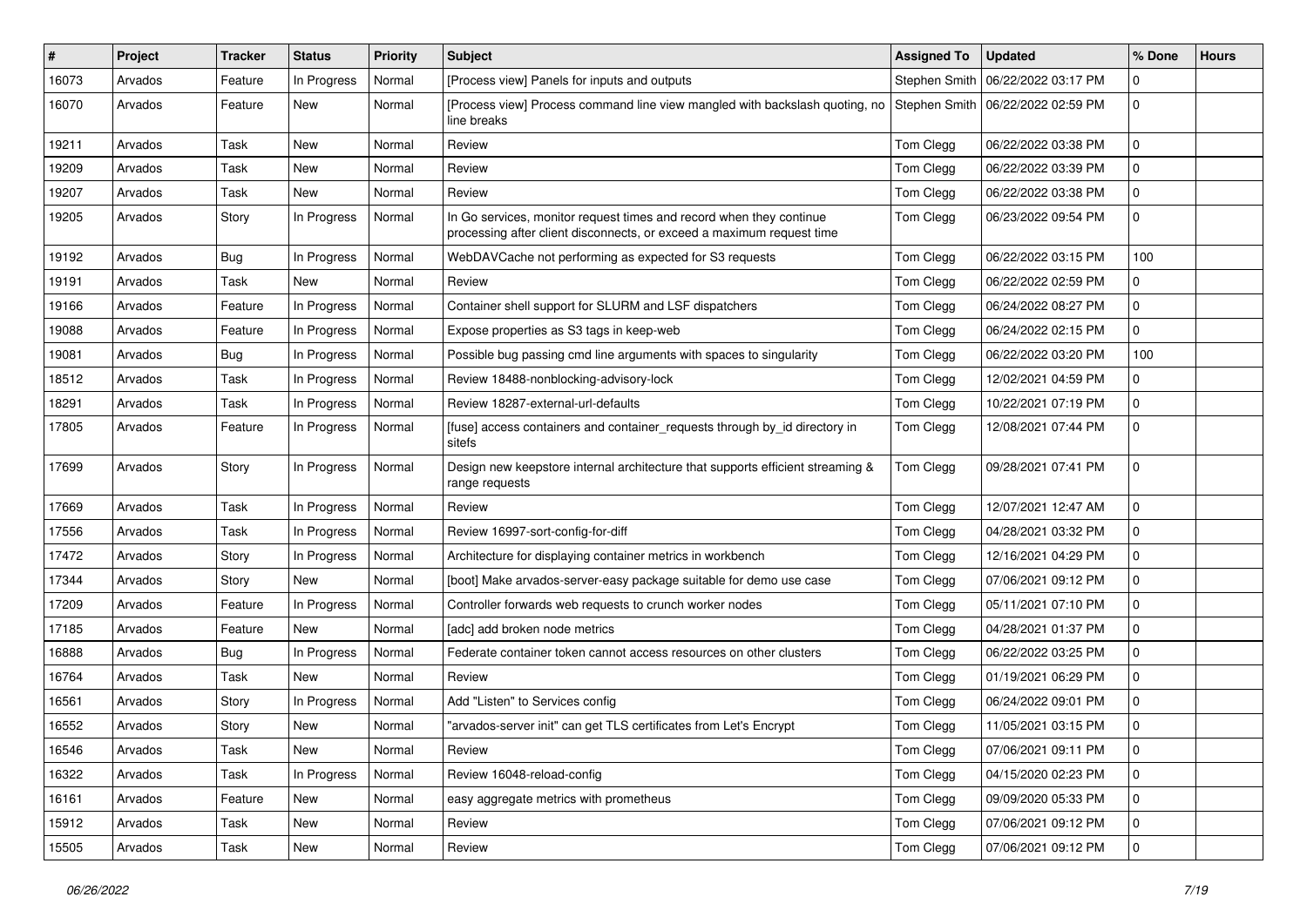| #     | <b>Project</b> | <b>Tracker</b> | <b>Status</b> | Priority | <b>Subject</b>                                                                                                         | <b>Assigned To</b> | <b>Updated</b>      | % Done       | <b>Hours</b> |
|-------|----------------|----------------|---------------|----------|------------------------------------------------------------------------------------------------------------------------|--------------------|---------------------|--------------|--------------|
| 15459 | Arvados        | Task           | In Progress   | Normal   | Review 15003-real-configs-flagged-unknown                                                                              | Tom Clegg          | 07/10/2019 08:56 PM | 0            |              |
| 13388 | Arvados        | Feature        | New           | Normal   | [Epic] Zero-downtime upgrade                                                                                           | Tom Clegg          | 07/06/2021 09:10 PM | 0            |              |
| 13355 | Arvados        | Task           | <b>New</b>    | Normal   | Review                                                                                                                 | Tom Clegg          | 02/12/2020 04:31 PM | 0            |              |
| 12308 | Arvados        | Story          | In Progress   | Normal   | [FUSE] Golang-based fuse driver                                                                                        | Tom Clegg          | 10/07/2020 02:13 AM | 100          |              |
| 11679 | Arvados        | Bug            | <b>New</b>    | Normal   | [Workbench] Logs containers with undefined exit code                                                                   | Tom Clegg          | 07/06/2021 09:22 PM | 0            |              |
| 11571 | Arvados        | Task           | New           | Normal   | Review                                                                                                                 | Tom Clegg          | 07/06/2021 09:17 PM | 0            |              |
| 11460 | Arvados        | Bug            | In Progress   | Normal   | [SDK] avoid interfering with socket open/close - use pycurl sockoptfunction<br>instead of opensocketfunction           | Tom Clegg          | 07/06/2021 09:23 PM | 0            |              |
| 11183 | Arvados        | Feature        | In Progress   | Normal   | [Deployment] Use consul to report health of services/components                                                        | Tom Clegg          | 07/06/2021 09:11 PM | 0            |              |
| 10073 | Arvados        | Task           | New           | Normal   | Transition plan                                                                                                        | Tom Clegg          | 07/07/2021 06:23 PM | 0            |              |
| 10046 | Arvados        | Task           | <b>New</b>    | Normal   | rails systemd unit or nginx config                                                                                     | Tom Clegg          | 07/07/2021 06:23 PM | $\Omega$     |              |
| 9541  | Arvados        | Feature        | In Progress   | Normal   | [Keep] Handle HEAD requests without allocating a data buffer                                                           | Tom Clegg          | 01/29/2020 03:10 PM | 0            |              |
| 9158  | Arvados        | Task           | New           | Normal   | Skip expensive setup/teardown, too                                                                                     | Tom Clegg          | 07/07/2021 06:25 PM | 0            |              |
| 9103  | Arvados        | Task           | In Progress   | Normal   | Skip collection performance tests in Python SDK suite                                                                  | Tom Clegg          | 07/07/2021 06:25 PM | 0            |              |
| 9017  | Arvados        | Feature        | In Progress   | Normal   | [Tests] Make slow tests optional (e.g., run-tests.sh --short)                                                          | Tom Clegg          | 07/07/2021 06:25 PM | 60           |              |
| 8126  | Arvados        | Task           | <b>New</b>    | Normal   | Review                                                                                                                 | Tom Clegg          | 07/07/2021 06:27 PM | 0            |              |
| 6127  | Arvados        | Task           | New           | Normal   | Preserve template goal through login->UA->profile->back-to-work process, and<br>then convert template to instance goal | Tom Clegg          | 07/07/2021 06:29 PM | 0            |              |
| 6126  | Arvados        | Task           | New           | Normal   | Decide URL and advice for appropriate next step when in "pipeline goal" mode                                           | Tom Clegg          | 07/07/2021 06:29 PM | 0            |              |
| 6125  | Arvados        | Task           | <b>New</b>    | Normal   | Enter goal mode when hitting Run on a pipeline template                                                                | Tom Clegg          | 07/07/2021 06:29 PM | 0            |              |
| 6124  | Arvados        | Task           | New           | Normal   | Add "goal mode" infrastructure                                                                                         | Tom Clegg          | 07/07/2021 06:29 PM | 0            |              |
| 5938  | Arvados        | Task           | <b>New</b>    | Normal   | Handle normal container startup and shutdown races without logging an<br>error/notice or missing the first interval    | Tom Clegg          | 07/07/2021 06:30 PM | 0            |              |
| 5862  | Arvados        | Task           | <b>New</b>    | Normal   | Fill in component params from pipeline params in a-r-p-i                                                               | Tom Clegg          | 02/14/2017 08:00 PM | $\mathbf{0}$ |              |
| 5861  | Arvados        | Task           | New           | Normal   | Allow editing pipeline parameters in workbench                                                                         | Tom Clegg          | 02/14/2017 08:00 PM | 0            |              |
| 5860  | Arvados        | Task           | <b>New</b>    | Normal   | Provide detail about expected information/presentation                                                                 | Tom Clegg          | 07/06/2021 09:26 PM | 0            |              |
| 5853  | Arvados        | Task           | New           | Normal   | Document pipeline parameters API                                                                                       | Tom Clegg          | 02/14/2017 08:00 PM | 0            |              |
| 5560  | Arvados        | Bug            | <b>New</b>    | Normal   | [DRAFT] [API] Good API for accessing the old_ and new_attributes in Logs<br>table properties column                    | Tom Clegg          | 07/07/2021 06:30 PM | 0            |              |
| 5523  | Arvados        | Bug            | New           | Normal   | [Crunch] crunchstat should not report errors during normal timing races                                                | Tom Clegg          | 07/07/2021 06:30 PM | 50           |              |
| 5454  | Arvados        | Task           | New           | Normal   | Prototype keep-to-s3 gateway                                                                                           | Tom Clegg          | 02/13/2019 06:04 PM | 0            |              |
| 4611  | Arvados        | Task           | New           | Normal   | Update doc to match current plans                                                                                      | Tom Clegg          | 03/09/2017 09:54 PM | 0            |              |
| 4456  | Arvados        | Feature        | New           | Normal   | [Workbench] Provide more feedback about when a queued job is likely to start.                                          | Tom Clegg          | 07/06/2021 09:26 PM | 0            |              |
| 3304  | Arvados        | Story          | New           | Normal   | [Workbench] Add checkboxes to multi-type chooser modal to filter by object<br>type                                     | Tom Clegg          | 08/27/2014 07:05 AM | 0            |              |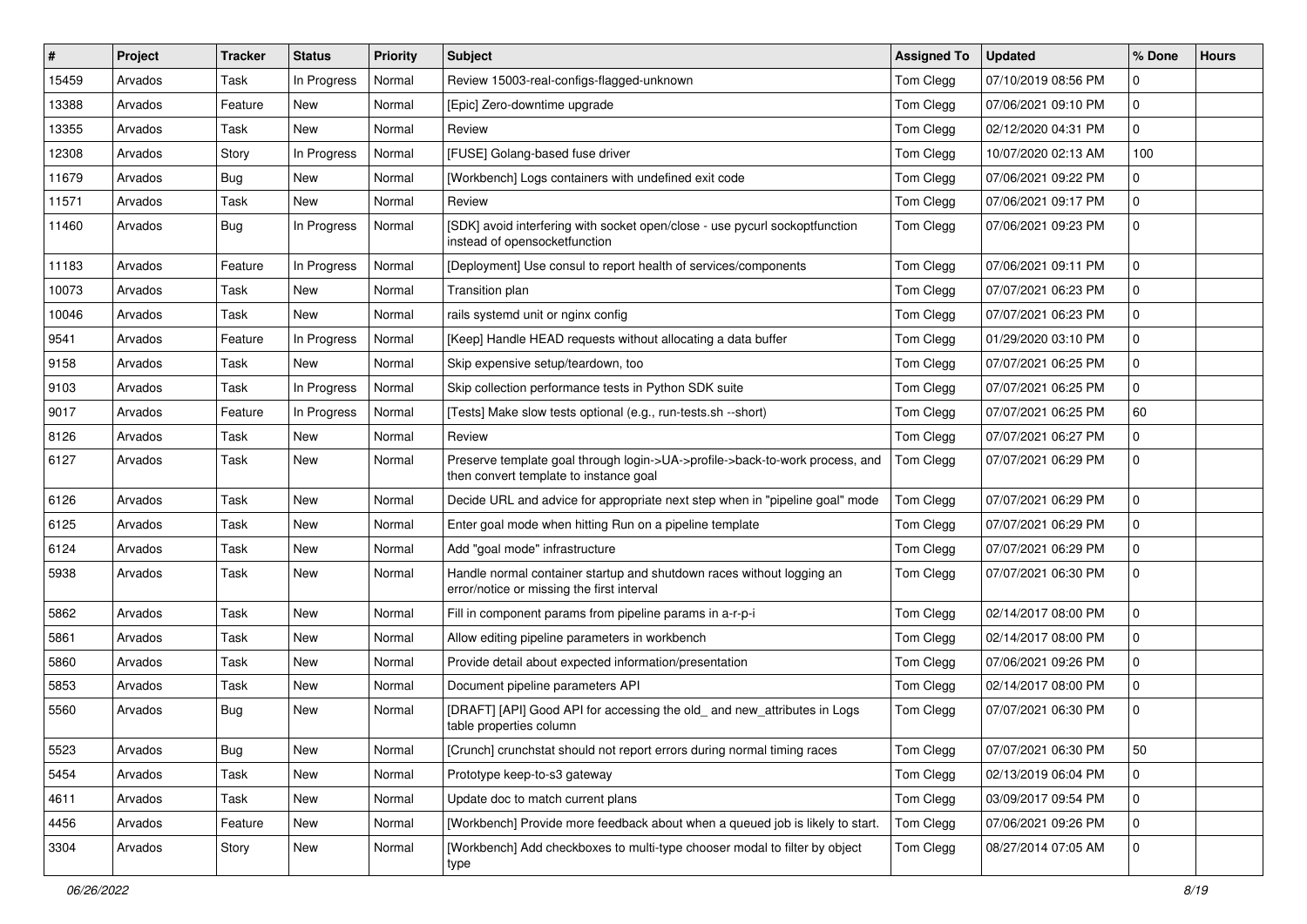| #    | Project             | <b>Tracker</b> | <b>Status</b> | <b>Priority</b> | <b>Subject</b>                                                                             | <b>Assigned To</b> | <b>Updated</b>      | % Done       | <b>Hours</b> |
|------|---------------------|----------------|---------------|-----------------|--------------------------------------------------------------------------------------------|--------------------|---------------------|--------------|--------------|
| 3192 | Arvados             | Task           | New           | Normal          | Clarify requirements/implementation                                                        | Tom Clegg          | 03/09/2017 09:35 PM | 0            |              |
| 3189 | Arvados             | Task           | <b>New</b>    | Normal          | [Blocker] Clarify design/requirements                                                      | Tom Clegg          | 10/03/2014 04:52 PM | 0            |              |
| 1490 | <b>GET-Evidence</b> | Support        | <b>New</b>    | Normal          | <b>GeneTests</b>                                                                           | Tom Clegg          | 08/27/2013 01:29 AM | $\mathbf{0}$ |              |
| 1104 | GET-Evidence        | Bug            | New           | Normal          | Division by zero warning when computing progress percentage                                | Tom Clegg          | 08/18/2012 06:45 PM | 0            |              |
| 925  | GET-Evidence        | Feature        | In Progress   | Normal          | Add EVS frequency data                                                                     | Tom Clegg          | 05/16/2012 03:30 PM | 0            |              |
| 519  | <b>GET-Evidence</b> | Feature        | New           | Normal          | Use "BED" / "BED Detail" format instead of GFF                                             | Tom Clegg          | 02/16/2011 02:53 PM | 0            |              |
| 518  | GET-Evidence        | Bug            | New           | Normal          | Handle "data set is no longer public" during import_genomes                                | Tom Clegg          | 02/16/2011 02:54 PM | $\mathbf 0$  |              |
| 517  | GET-Evidence        | Feature        | New           | Normal          | Genome links should indicate which data set(s) actually support the variant call           | Tom Clegg          | 02/15/2011 03:17 PM | 0            |              |
| 515  | GET-Evidence        | Bug            | <b>New</b>    | Normal          | 'Undefined' notices                                                                        | Tom Clegg          | 02/15/2011 03:17 PM | 0            |              |
| 514  | GET-Evidence        | Bug            | New           | Normal          | ereg Deprecated in PHP 5.3.0                                                               | Tom Clegg          | 02/15/2011 03:17 PM | 0            |              |
| 509  | <b>GET-Evidence</b> | Bug            | New           | Normal          | Clean up runt variants imported by PharmGKB                                                | Tom Clegg          | 02/16/2011 02:54 PM | 0            |              |
| 507  | GET-Evidence        | Feature        | New           | Normal          | Report of insufficiently evaluated variants meeting autoscore thresholds                   | Tom Clegg          | 02/16/2011 02:54 PM | 0            |              |
| 506  | GET-Evidence        | Bug            | New           | Normal          | Standardize gene names (correctly)                                                         | Tom Clegg          | 02/16/2011 02:45 PM | 0            |              |
| 504  | GET-Evidence        | Bug            | <b>New</b>    | Low             | Import aachanges containing periods (eg. HGC6.3-N156S)                                     | Tom Clegg          | 02/15/2011 03:17 PM | 0            |              |
| 503  | GET-Evidence        | Bug            | <b>New</b>    | Normal          | Import aachanges starting with termination (eg. METTL8-X379R)                              | Tom Clegg          | 02/15/2011 03:17 PM | 0            |              |
| 502  | GET-Evidence        | Feature        | New           | Normal          | Update PGP2,3,5,7,8,10 on snp.med and evidence.PG                                          | Tom Clegg          | 02/16/2011 02:55 PM | $\mathbf{0}$ |              |
| 501  | GET-Evidence        | Feature        | <b>New</b>    | Normal          | GWAS - mark existing "not reviewed" variants as "pathogenic"                               | Tom Clegg          | 02/16/2011 02:55 PM | 0            |              |
| 500  | GET-Evidence        | Bug            | <b>New</b>    | Normal          | Trait-o-matic GET-E importer "AttributeError: 'tuple' object has no attribute<br>'remove'" | Tom Clegg          | 11/07/2012 10:46 AM | 0            |              |
| 499  | GET-Evidence        | Feature        | New           | Normal          | Merge rsids and AA-variant pages                                                           | Tom Clegg          | 02/16/2011 02:55 PM | 0            |              |
| 498  | GET-Evidence        | Feature        | New           | Normal          | Show nucleotide positions for all dbSNP-keyed variants                                     | Tom Clegg          | 02/16/2011 02:56 PM | 0            |              |
| 497  | GET-Evidence        | Feature        | <b>New</b>    | Low             | Import and process raw reads for YRI trio data                                             | Tom Clegg          | 02/16/2011 02:28 PM | 0            |              |
| 496  | GET-Evidence        | Feature        | New           | Low             | Import and process raw reads for Jay Flatley genome                                        | Tom Clegg          | 02/16/2011 02:28 PM | 0            |              |
| 495  | GET-Evidence        | Bug            | New           | Normal          | Allele frequency missing for rs41281314                                                    | Tom Clegg          | 02/15/2011 03:17 PM | 0            |              |
| 494  | GET-Evidence        | Bug            | New           | Normal          | Warning about automatic logout                                                             | Tom Clegg          | 02/16/2011 02:58 PM | 0            |              |
| 493  | GET-Evidence        | Feature        | New           | Normal          | Variant and Gene Removal                                                                   | Tom Clegg          | 02/15/2011 03:17 PM | 0            |              |
| 490  | GET-Evidence        | Feature        | In Progress   | Normal          | Classify web-hits as relevant/not-relevant                                                 | Tom Clegg          | 09/01/2011 07:16 PM | 80           |              |
| 488  | GET-Evidence        | Feature        | New           | Normal          | Allow non-nsSNP variants                                                                   | Tom Clegg          | 02/16/2011 02:56 PM | 0            |              |
| 486  | GET-Evidence        | Feature        | New           | Normal          | support publications without PMIDs (other namespaces? original contributions?<br>OWW?)     | Tom Clegg          | 02/16/2011 02:56 PM | $\mathbf 0$  |              |
| 485  | <b>GET-Evidence</b> | Feature        | New           | Normal          | Don't let users add variant pages for genes that aren't in knownGene                       | Tom Clegg          | 02/16/2011 02:32 PM | $\mathbf 0$  |              |
| 484  | GET-Evidence        | Feature        | New           | Normal          | Figure out better solution to HNF1A-Ser574Gly (genomes) vs.<br>HNF1A-Gly574Ser (omim)      | <b>Tom Clegg</b>   | 02/16/2011 02:56 PM | 0            |              |
| 483  | GET-Evidence        | Feature        | New           | Normal          | Handle/prevent edit conflicts more effectively                                             | Tom Clegg          | 02/16/2011 02:56 PM | $\mathbf 0$  |              |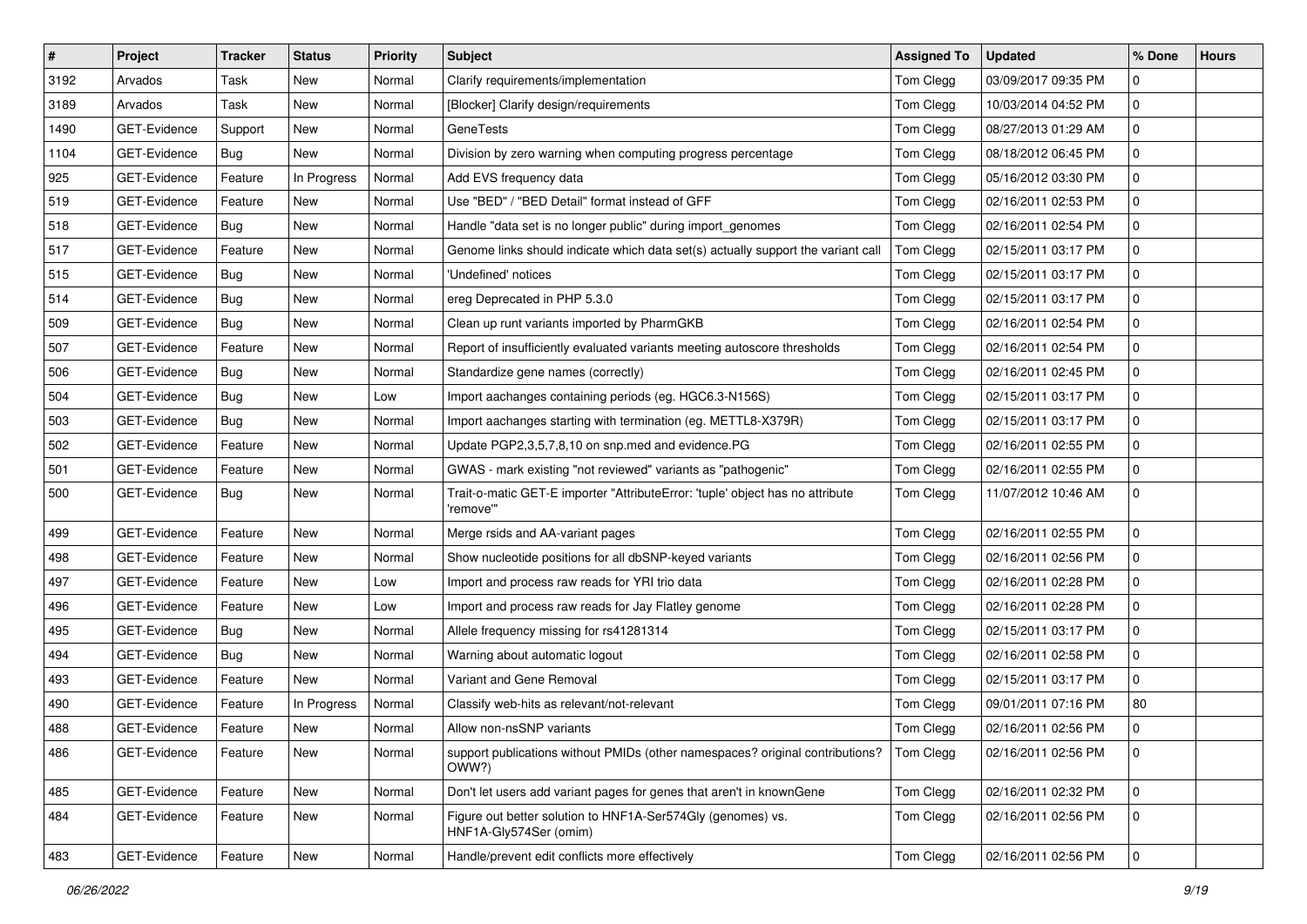| $\sharp$ | Project             | <b>Tracker</b> | <b>Status</b> | <b>Priority</b> | <b>Subject</b>                                                                                       | <b>Assigned To</b> | <b>Updated</b>      | % Done      | <b>Hours</b> |
|----------|---------------------|----------------|---------------|-----------------|------------------------------------------------------------------------------------------------------|--------------------|---------------------|-------------|--------------|
| 482      | <b>GET-Evidence</b> | Feature        | <b>New</b>    | Normal          | add "affects self (hom or dominant)" checkbox (vs "affects offspring") on result<br>page             | Tom Clegg          | 02/16/2011 02:57 PM | 0           |              |
| 481      | <b>GET-Evidence</b> | Feature        | New           | Normal          | Test Internet Explorer, possibly use Chrome Frame to make editing features<br>work in IE             | Tom Clegg          | 02/16/2011 02:57 PM | 0           |              |
| 479      | GET-Evidence        | Bug            | <b>New</b>    | Normal          | NSF-Lys702Asn shows wrong hapmap frequency                                                           | Tom Clegg          | 02/16/2011 02:57 PM | $\mathbf 0$ |              |
| 478      | <b>GET-Evidence</b> | Bug            | New           | Normal          | Keep "overall odds ratio" updated when editing individual sets of OR figures                         | Tom Clegg          | 02/15/2011 03:17 PM | 0           |              |
| 476      | GET-Evidence        | Feature        | New           | Low             | allow "lab members" group to upload/view publication PDFs                                            | Tom Clegg          | 02/16/2011 02:22 PM | 0           |              |
| 426      | <b>GET-Evidence</b> | Feature        | In Progress   | Normal          | Use compute cloud for back-end processing                                                            | Tom Clegg          | 04/08/2011 03:06 AM | 0           |              |
| 451      | longupload          | Bug            | New           | Normal          | handle xmlhttprequest timeouts gracefully                                                            | Tom Clegg          | 01/13/2011 07:04 PM | 0           |              |
| 9026     | Tapestry            | Task           | <b>New</b>    | Normal          | Retrieve coverage metadata from get-evidence jobs                                                    | Tom Clegg          | 04/20/2016 08:19 PM | 0           |              |
| 8796     | Tapestry            | Task           | New           | Normal          | Poll arvados for finished pipelines, resolve/reject relevant ArvadosJob                              | Tom Clegg          | 03/24/2016 06:48 PM | 0           |              |
| 8794     | Tapestry            | Task           | New           | Normal          | Notify user that transfer has been initiated                                                         | Tom Clegg          | 03/24/2016 06:47 PM | 0           |              |
| 8707     | Tapestry            | Feature        | In Progress   | Normal          | Arvados job: download data from remote site into Keep                                                | Tom Clegg          | 05/06/2019 05:04 PM | 100         |              |
| 8697     | Tapestry            | Feature        | In Progress   | Normal          | Check for finished download/processing jobs                                                          | Tom Clegg          | 03/24/2016 06:48 PM | 0           |              |
| 8689     | Tapestry            | Feature        | In Progress   | Normal          | Trigger an arvados job to retrieve the data and import it into Keep                                  | Tom Clegg          | 04/21/2016 02:21 PM | 88          |              |
| 6924     | Tapestry            | Bug            | In Progress   | Normal          | Google survey participation link should work for newly created surveys, too                          | Tom Clegg          | 08/06/2015 07:04 PM | 0           |              |
| 6915     | Tapestry            | Task           | New           | Normal          | review 6914-prepopulate-twin-recontact-fields-when-reconsenting                                      | Tom Clegg          | 08/05/2015 09:38 PM | 0           |              |
| 1471     | Tapestry            | Bug            | <b>New</b>    | Normal          | Researcher > Kits table content loads very slowly                                                    | Tom Clegg          | 10/28/2013 04:46 PM | 0           |              |
| 15811    | Arvados             | Task           | In Progress   | Normal          | Review 15573-deprecate-atat-filter                                                                   | Tom Morris         | 11/20/2019 06:17 PM | 0           |              |
| 10830    | Arvados             | Feature        | New           | Normal          | [Workbench] Support array type input parameters to Workflows                                         | Tom Morris         | 07/07/2021 06:21 PM | 0           |              |
| 10354    | Arvados             | Story          | New           | Normal          | Add varchar_pattern_ops to all relevant PostgreSQL UUID indexes                                      | <b>Tom Morris</b>  | 07/07/2021 06:22 PM | 0           |              |
| 9967     | Arvados             | Bug            | New           | Normal          | [keep-balance] Do not delete blocks referenced by collections with<br>replication_desired=0          | <b>Tom Morris</b>  | 07/07/2021 06:23 PM | 0           |              |
| 9965     | Arvados             | Bug            | New           | Normal          | [CWL][Crunch][Crunch2] crunchrunner should ignore hidden directories when<br>uploading to keep       | Tom Morris         | 07/07/2021 06:23 PM | 0           |              |
| 9964     | Arvados             | <b>Bug</b>     | <b>New</b>    | Normal          | [CWL][Crunch2][Crunch] crunchrunner should use CWL globs to output data to<br>keep                   | Tom Morris         | 07/07/2021 06:23 PM | 0           |              |
| 9937     | Arvados             | Story          | New           | Normal          | [Workbench] file upload should provide progress bar for overall upload, not just<br>individual files | Tom Morris         | 07/07/2021 06:23 PM | 0           |              |
| 9802     | Arvados             | Feature        | New           | Normal          | [Workbench UI] Pipeline instances should have a link to view the CWL file<br>used.                   | Tom Morris         | 07/07/2021 06:23 PM | $\mathbf 0$ |              |
| 9592     | Arvados             | Story          | New           | Normal          | [FUSE] rmdir on CollectionDirectory sets expires_at                                                  | Tom Morris         | 07/07/2021 06:23 PM | $\mathbf 0$ |              |
| 9591     | Arvados             | Story          | New           | Normal          | [FUSE] Undelete collections by moving them out of the TrashDirectory                                 | Tom Morris         | 07/07/2021 06:23 PM | $\mathbf 0$ |              |
| 9590     | Arvados             | Story          | New           | Normal          | [FUSE] Trash directory to list, inspect, and un-trash trashed collections                            | Tom Morris         | 07/07/2021 06:23 PM | $\mathbf 0$ |              |
| 9584     | Arvados             | Story          | New           | Normal          | [FUSE] Don't display expiring collections in regular collection listings                             | <b>Tom Morris</b>  | 07/07/2021 06:23 PM | $\mathbf 0$ |              |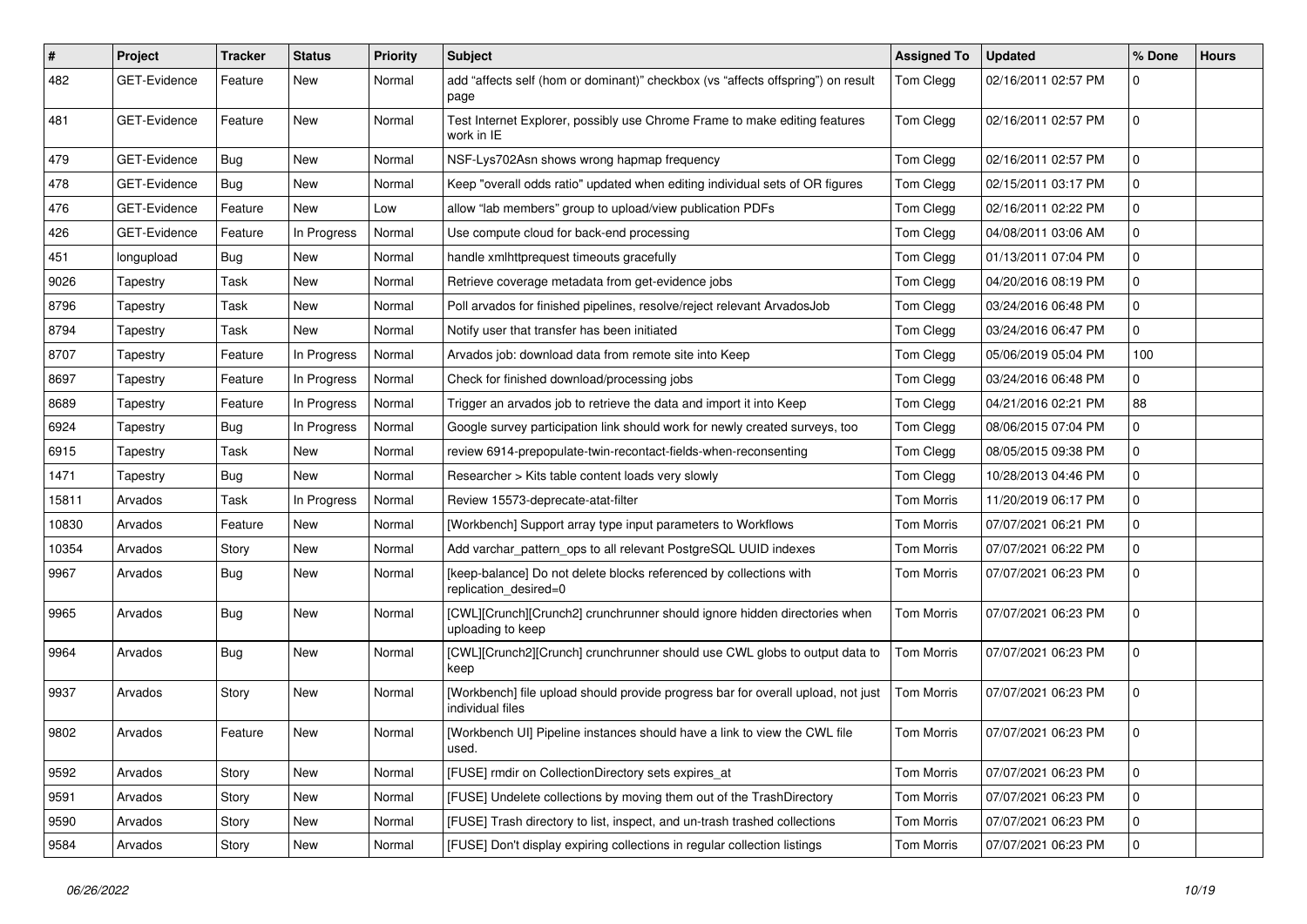| $\#$  | Project                | <b>Tracker</b> | <b>Status</b> | <b>Priority</b> | Subject                                                                                                                              | <b>Assigned To</b> | <b>Updated</b>      | % Done                  | <b>Hours</b> |
|-------|------------------------|----------------|---------------|-----------------|--------------------------------------------------------------------------------------------------------------------------------------|--------------------|---------------------|-------------------------|--------------|
| 9441  | Arvados                | Story          | New           | Normal          | [Workbench] Improve user page group memberships management [to be<br>groomed]                                                        | Tom Morris         | 07/06/2021 09:22 PM | 0                       |              |
| 6130  | Arvados                | Bug            | <b>New</b>    | Normal          | [Workbench] Support searching collections by their collection name                                                                   | <b>Tom Morris</b>  | 07/07/2021 06:29 PM | 0                       |              |
| 5713  | Arvados                | <b>Bug</b>     | <b>New</b>    | Normal          | [FUSE] File access sometimes takes too long on su92]                                                                                 | Tom Morris         | 07/07/2021 06:30 PM | 0                       |              |
| 5415  | Arvados                | Feature        | <b>New</b>    | Normal          | [Workbench] Improve presentation of anonymously-viewed collections (via both<br>"sharing link" and regular copy-and-pasted Location) | <b>Tom Morris</b>  | 07/07/2021 06:30 PM | $\mathbf 0$             |              |
| 3976  | Arvados                | Bug            | <b>New</b>    | Normal          | [API] Non-admin users should see all nodes with crunch_worker_state<br>busy/idle, regardless of ping age.                            | <b>Tom Morris</b>  | 07/07/2021 06:36 PM | 0                       |              |
| 14214 | Arvados<br>Workbench 2 | Story          | In Progress   | Normal          | [Workbench] Show expand icons only for expandable tree nodes                                                                         | Tom Morris         | 12/31/2019 03:19 PM | $\mathbf 0$             |              |
| 18668 | Arvados                | Feature        | In Progress   | Normal          | [deduplication report] add project support                                                                                           | Ward<br>Vandewege  | 01/24/2022 04:50 PM | 0                       |              |
| 18616 | Arvados                | Task           | <b>New</b>    | Normal          | Review                                                                                                                               | Ward<br>Vandewege  | 01/19/2022 04:23 PM | $\mathbf 0$             |              |
| 18609 | Arvados                | Task           | <b>New</b>    | Normal          | Review                                                                                                                               | Ward<br>Vandewege  | 01/18/2022 08:55 PM | $\mathbf 0$             |              |
| 18278 | Arvados                | <b>Bug</b>     | <b>New</b>    | Normal          | [k8s] start using an ingress                                                                                                         | Ward<br>Vandewege  | 11/09/2021 07:56 PM | $\mathbf 0$             |              |
| 18235 | Arvados                | Task           | <b>New</b>    | Normal          | Review                                                                                                                               | Ward<br>Vandewege  | 11/10/2021 04:05 PM | $\mathbf 0$             |              |
| 18234 | Arvados                | Task           | <b>New</b>    | Normal          | Review                                                                                                                               | Ward<br>Vandewege  | 11/10/2021 04:14 PM | 0                       |              |
| 17991 | Arvados                | Task           | In Progress   | Normal          | Review #17990 arvados-formula:commit:1ad296f, branch<br>17990-add-rvm-to-ubuntu1804                                                  | Ward<br>Vandewege  | 08/09/2021 12:14 PM | 0                       |              |
| 17876 | Arvados                | Task           | <b>New</b>    | Normal          | Review                                                                                                                               | Ward<br>Vandewege  | 06/22/2022 02:56 PM | 0                       |              |
| 17846 | Arvados                | <b>Bug</b>     | <b>New</b>    | Normal          | [tutorial] inconsistencies/roadbumps                                                                                                 | Ward<br>Vandewege  | 06/22/2022 02:56 PM | $\mathbf 0$             |              |
| 17660 | Arvados                | Task           | In Progress   | Normal          | Review 17209-http-forward                                                                                                            | Ward<br>Vandewege  | 05/11/2021 07:10 PM | 0                       |              |
| 17502 | Arvados                | Task           | In Progress   | Normal          | need help finding docker contain to run correct java version for PharmCAT                                                            | Ward<br>Vandewege  | 04/02/2021 01:51 PM | $\mathbf 0$             |              |
| 17313 | Arvados                | Feature        | <b>New</b>    | Normal          | [Documentation] improve federation documentation                                                                                     | Ward<br>Vandewege  | 03/17/2021 03:55 PM | $\overline{\mathbf{0}}$ |              |
| 17283 | Arvados                | Task           | <b>New</b>    | Normal          | Review                                                                                                                               | Ward<br>Vandewege  | 03/04/2021 08:13 PM | $\mathbf 0$             |              |
| 17277 | Arvados                | Task           | New           | Normal          | Make sure machine is configured to respond for that virtual host                                                                     | Ward<br>Vandewege  | 02/24/2021 07:45 PM | $\mathbf 0$             |              |
| 16832 | Arvados                | Bug            | New           | Normal          | replace linkchecker in our build environment                                                                                         | Ward<br>Vandewege  | 11/04/2020 05:23 PM | $\mathbf 0$             |              |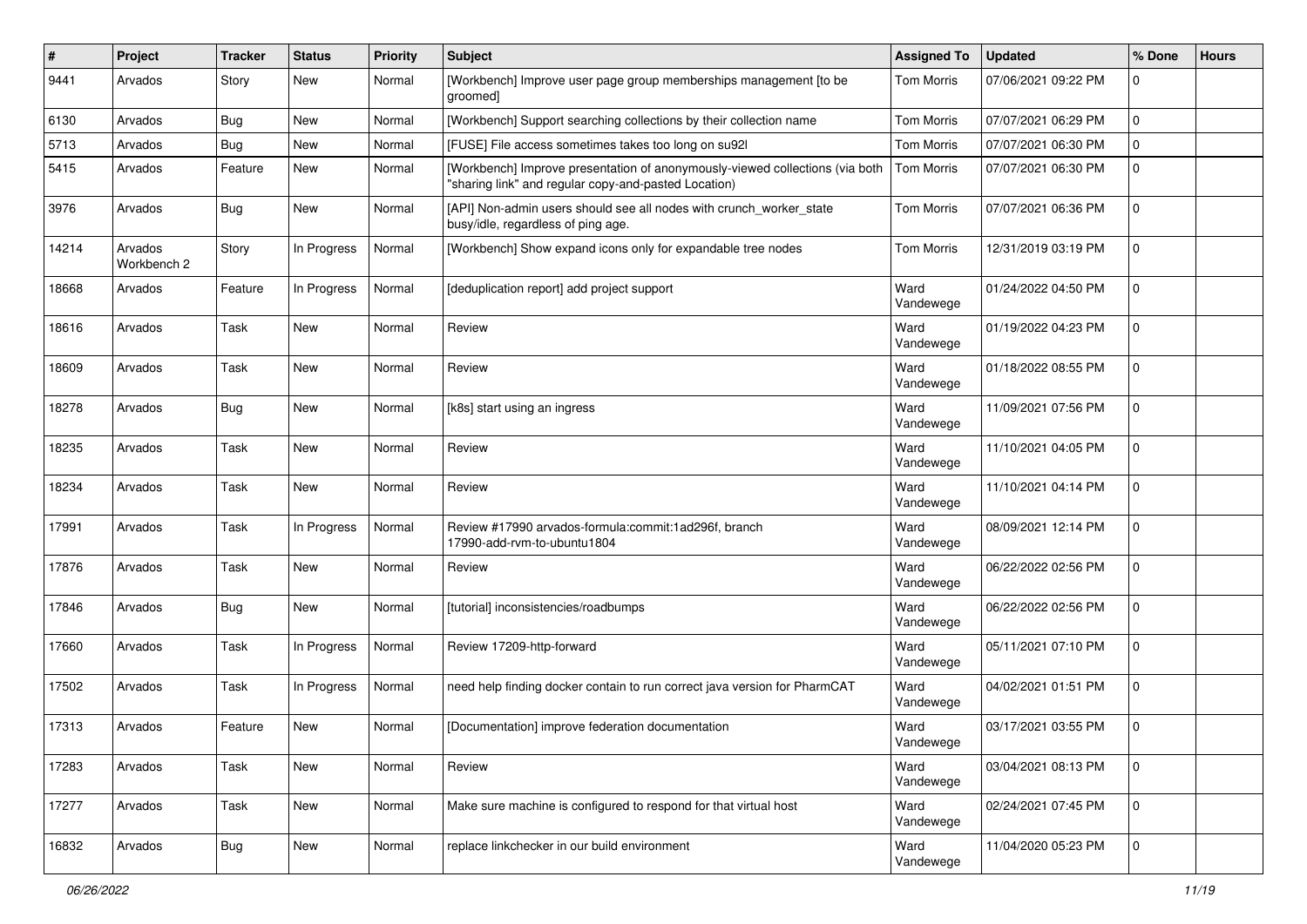| #     | Project             | <b>Tracker</b> | <b>Status</b> | Priority | Subject                                                                                                          | <b>Assigned To</b> | <b>Updated</b>      | % Done       | <b>Hours</b> |
|-------|---------------------|----------------|---------------|----------|------------------------------------------------------------------------------------------------------------------|--------------------|---------------------|--------------|--------------|
| 16607 | Arvados             | Task           | New           | Normal   | Review                                                                                                           | Ward<br>Vandewege  | 10/14/2020 07:52 PM | 0            |              |
| 16389 | Arvados             | Feature        | In Progress   | Normal   | [k8s] add support for Amazon EKS                                                                                 | Ward<br>Vandewege  | 10/14/2020 04:47 PM | 0            |              |
| 13484 | Arvados             | Story          | New           | Normal   | Support multiple load-balanced API server nodes                                                                  | Ward<br>Vandewege  | 07/06/2021 09:25 PM | 0            |              |
| 6072  | GET-Evidence        | Task           | New           | Normal   | Setup OAuth2 credentials with Google                                                                             | Ward<br>Vandewege  | 05/19/2015 03:06 PM | $\mathbf 0$  |              |
| 1380  | GET-Evidence        | Bug            | <b>New</b>    | Normal   | slowness when accessing /genomes as admin user                                                                   | Ward<br>Vandewege  | 02/04/2013 02:36 PM | 0            |              |
| 1209  | <b>GET-Evidence</b> | Bug            | <b>New</b>    | Normal   | slowness accessing http://evidence.personalgenomes.org/hu43860C                                                  | Ward<br>Vandewege  | 11/07/2012 10:56 AM | 0            |              |
| 6925  | Tapestry            | Task           | <b>New</b>    | Normal   | Review 6924-survey-field-id                                                                                      | Ward<br>Vandewege  | 08/06/2015 05:26 PM | 0            |              |
| 5229  | Tapestry            | Task           | New           | Normal   | Review 4766                                                                                                      | Ward<br>Vandewege  | 02/19/2015 08:35 PM | 0            |              |
| 3225  | Tapestry            | Task           | <b>New</b>    | Normal   | Review 2930                                                                                                      | Ward<br>Vandewege  | 07/10/2014 08:39 PM | 0            |              |
| 2231  | Tapestry            | Feature        | <b>New</b>    | Normal   | add flag to choose locale                                                                                        | Ward<br>Vandewege  | 02/26/2014 12:34 PM | 0            |              |
| 1836  | Tapestry            | Bug            | New           | Normal   | when Tapestry fails to send e-mail, user should not be presented with an "sorry<br>something went wrong" message | Ward<br>Vandewege  | 01/05/2014 09:35 AM | 0            |              |
| 1632  | Tapestry            | Feature        | New           | Normal   | detect missing configuration variables on startup                                                                | Ward<br>Vandewege  | 11/20/2013 12:19 PM | 0            |              |
| 1615  | Tapestry            | Bug            | New           | Normal   | People who are not enrolled should not be able to use the 'withdraw' function                                    | Ward<br>Vandewege  | 03/20/2014 11:51 PM | 0            |              |
| 1520  | Tapestry            | Bug            | <b>New</b>    | Normal   | auto-enrollment feature should be configurable                                                                   | Ward<br>Vandewege  | 09/20/2013 01:33 PM | 0            |              |
| 19216 | Arvados             | Bug            | New           | Normal   | Controller not logging to journalctl?                                                                            |                    | 06/25/2022 09:00 PM | 0            |              |
| 19215 | Arvados             | Bug            | <b>New</b>    | Normal   | installer experience                                                                                             |                    | 06/25/2022 12:35 AM | 0            |              |
| 19214 | Arvados             | Bug            | In Progress   | Normal   | Mention updating /etc/hosts                                                                                      |                    | 06/24/2022 05:56 PM | 0            |              |
| 19213 | Arvados             | Support        | <b>New</b>    | Normal   | Support Ubuntu 22.04 LTS                                                                                         |                    | 06/23/2022 07:56 PM | 0            |              |
| 19198 | Arvados             | Feature        | New           | Normal   | Feature to normalize and re-pack manifest so that same content always has<br>same hash                           |                    | 06/15/2022 03:05 PM | $\mathbf 0$  |              |
| 19197 | Arvados             | Feature        | New           | Normal   | Optimize permission checks for can_write/can_manage fields                                                       |                    | 06/14/2022 02:40 PM | $\mathsf{O}$ |              |
| 19196 | Arvados             | Feature        | New           | Normal   | Allow API select parameter to add/remove fields from the default set                                             |                    | 06/14/2022 02:35 PM | $\mathbf 0$  |              |
| 19194 | Arvados             | Feature        | New           | Normal   | Return can_manage and can_write for all object types (not just<br>users/groups/projects)                         |                    | 06/14/2022 02:36 PM | 0            |              |
| 19181 | Arvados             | Story          | New           | Normal   | Workbench 2 uses replace files API                                                                               |                    | 06/22/2022 02:52 PM | 0            |              |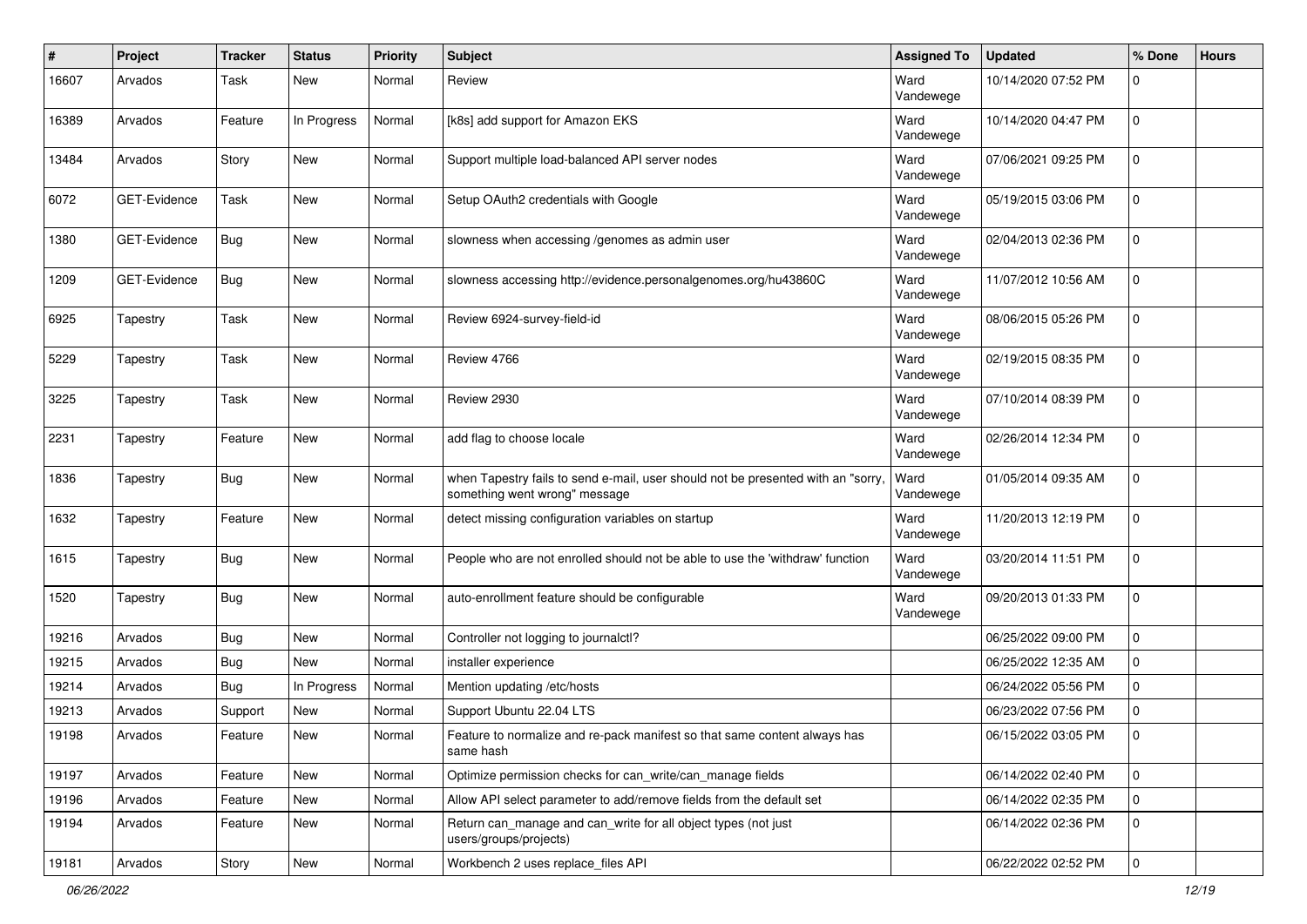| #     | Project | <b>Tracker</b> | <b>Status</b> | <b>Priority</b> | <b>Subject</b>                                                                                          | <b>Assigned To</b> | <b>Updated</b>      | % Done         | <b>Hours</b> |
|-------|---------|----------------|---------------|-----------------|---------------------------------------------------------------------------------------------------------|--------------------|---------------------|----------------|--------------|
| 19150 | Arvados | Feature        | New           | Normal          | arvados-server install -type=test -test-suite-user=X` should add user X to<br>docker and fuse groups    |                    | 05/20/2022 05:53 PM | 0              |              |
| 19140 | Arvados | Feature        | New           | Normal          | Document a process by which you would set up a service account                                          |                    | 06/07/2022 06:27 PM | 0              |              |
| 19091 | Arvados | Feature        | New           | Normal          | Managed property to assert valid unix username                                                          |                    | 05/02/2022 04:48 PM | 0              |              |
| 19082 | Arvados | Feature        | New           | Normal          | Scale default keep cache request with cores or RAM request                                              |                    | 05/04/2022 03:19 PM | 0              |              |
| 19080 | Arvados | Feature        | <b>New</b>    | Normal          | Offer to un-trash items, instead of "not found" dialog                                                  |                    | 06/22/2022 02:55 PM | 0              |              |
| 19058 | Arvados | Support        | New           | Normal          | Add code scanning to jenkins pipeline                                                                   |                    | 04/27/2022 03:08 PM | 0              |              |
| 19057 | Arvados | <b>Bug</b>     | <b>New</b>    | Normal          | [controller] should not allow adding the same user to a VM more than one time                           |                    | 06/22/2022 02:53 PM | 0              |              |
| 19056 | Arvados | Feature        | New           | Normal          | Environment variable / command line convention that specifies where to get<br>HOST/TOKEN settings.conf  |                    | 05/04/2022 03:18 PM | 0              |              |
| 19048 | Arvados | Bug            | <b>New</b>    | Normal          | Copying a folder in collection file browser results in empty folder                                     |                    | 06/22/2022 02:54 PM | 0              |              |
| 19047 | Arvados | Feature        | <b>New</b>    | Normal          | Pythonic interface to launch workflows                                                                  |                    | 04/20/2022 07:41 PM | 0              |              |
| 19044 | Arvados | Task           | In Progress   | Normal          | 27. Add the release to zenodo.org                                                                       |                    | 06/22/2022 03:00 PM | 0              |              |
| 19038 | Arvados | Task           | In Progress   | Normal          | 21. Publish arvados/arvbox-demo image                                                                   |                    | 06/22/2022 03:00 PM | 0              |              |
| 18998 | Arvados | Story          | <b>New</b>    | Normal          | keepstore ability to check token validity for uploads                                                   |                    | 06/07/2022 08:59 PM | 0              |              |
| 18997 | Arvados | Story          | New           | Normal          | ability to migrate arvbox to arvados-server boot dev mode                                               |                    | 06/07/2022 09:00 PM | $\overline{0}$ |              |
| 18996 | Arvados | Bug            | <b>New</b>    | Normal          | Container request's expires_at field                                                                    |                    | 06/22/2022 02:55 PM | 0              |              |
| 18988 | Arvados | Feature        | <b>New</b>    | Normal          | [CWL] support singularity/docker hint to make debugging workflows easier                                |                    | 04/11/2022 06:29 PM | $\overline{0}$ |              |
| 18977 | Arvados | <b>Bug</b>     | <b>New</b>    | Normal          | Mishandled Azure error?                                                                                 |                    | 04/12/2022 07:55 PM | 0              |              |
| 18973 | Arvados | Story          | New           | Normal          | Test combinations of federation scenarios                                                               |                    | 06/22/2022 02:54 PM | 0              |              |
| 18970 | Arvados | Feature        | New           | Normal          | Add support for publicly shared collections (anonymous user)                                            |                    | 04/04/2022 03:17 PM | 0              |              |
| 18969 | Arvados | Bug            | New           | Normal          | Controller should monitor its own memory usage and pause requests handling<br>when memory usage is high |                    | 04/05/2022 02:53 PM | $\Omega$       |              |
| 18967 | Arvados | Story          | <b>New</b>    | Normal          | drop legacy columns and tables                                                                          |                    | 04/01/2022 07:03 PM | 0              |              |
| 18964 | Arvados | Bug            | New           | Normal          | Write better prefetch tests                                                                             |                    | 06/22/2022 02:56 PM | $\overline{0}$ |              |
| 18961 | Arvados | Feature        | <b>New</b>    | Normal          | Go FileSystem / FUSE mount supports block caching & prefetch                                            |                    | 05/04/2022 03:18 PM | 0              |              |
| 18960 | Arvados | Feature        | New           | Normal          | crunch-run can use Go FUSE driver for read-only mounts                                                  |                    | 05/04/2022 03:17 PM | $\overline{0}$ |              |
| 18951 | Arvados | Task           | New           | Normal          | Review                                                                                                  |                    | 06/22/2022 02:55 PM | 0              |              |
| 18946 | Arvados | Feature        | New           | Normal          | Render fields of user profile from config                                                               |                    | 03/30/2022 02:29 PM | 0              |              |
| 18944 | Arvados | Feature        | New           | Normal          | [controller] should log the user uuid used for the request                                              |                    | 06/22/2022 03:32 PM | 0              |              |
| 18942 | Arvados | Story          | New           | Normal          | Remove perl SDK, tests, dependencies                                                                    |                    | 03/29/2022 02:14 PM | 0              |              |
| 18937 | Arvados | Feature        | New           | Low             | [config] simplify AnonymousUserToken configuration                                                      |                    | 06/22/2022 02:55 PM | 0              |              |
| 18936 | Arvados | <b>Bug</b>     | <b>New</b>    | Normal          | [api] [controller] remove reader_token support                                                          |                    | 06/22/2022 02:56 PM | 0              |              |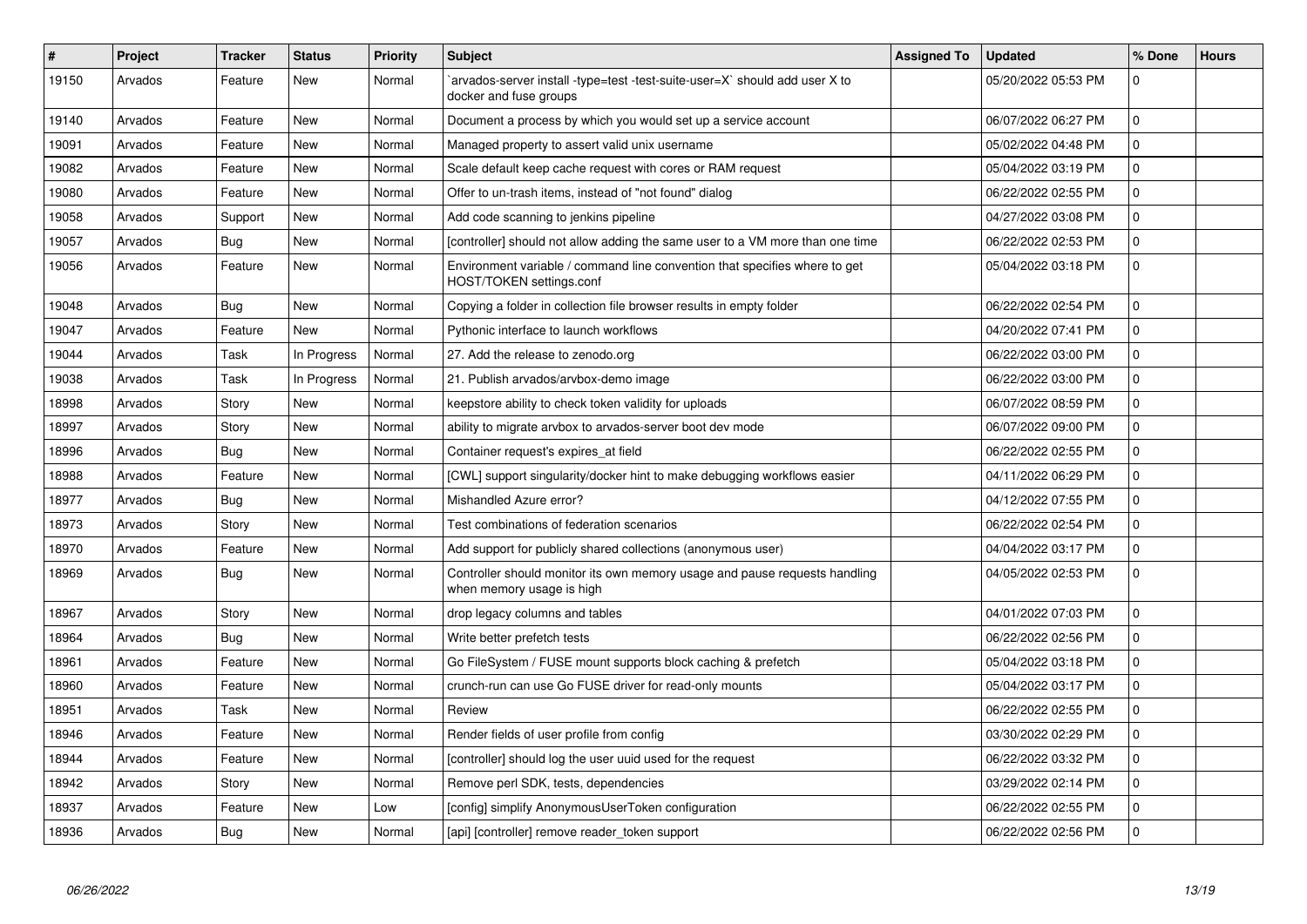| ∦     | Project | <b>Tracker</b> | <b>Status</b> | <b>Priority</b> | <b>Subject</b>                                                                                                              | <b>Assigned To</b> | <b>Updated</b>      | % Done      | <b>Hours</b> |
|-------|---------|----------------|---------------|-----------------|-----------------------------------------------------------------------------------------------------------------------------|--------------------|---------------------|-------------|--------------|
| 18897 | Arvados | Feature        | New           | Normal          | [go services] should log the uuid of the token used for each request (and if<br>available, the uuid of the associated user) |                    | 06/22/2022 03:32 PM | 0           |              |
| 18874 | Arvados | Support        | New           | Normal          | Merge workbench2 history into main Arvados repo                                                                             |                    | 06/22/2022 02:54 PM | $\mathbf 0$ |              |
| 18871 | Arvados | Feature        | New           | Normal          | WebDAV uses replace_files API                                                                                               |                    | 03/16/2022 02:13 PM | 0           |              |
| 18864 | Arvados | Bug            | New           | Normal          | "Responsible person" link is wrong                                                                                          |                    | 03/14/2022 03:49 PM | 0           |              |
| 18863 | Arvados | Feature        | New           | Normal          | [controller] add background job to clean up old container log records                                                       |                    | 06/22/2022 02:55 PM | 0           |              |
| 18862 | Arvados | Bug            | New           | Normal          | [api] remove replay_job_log rake task                                                                                       |                    | 03/14/2022 03:43 PM | 0           |              |
| 18861 | Arvados | Story          | New           | Normal          | Retire wb1                                                                                                                  |                    | 03/14/2022 02:48 PM | 0           |              |
| 18860 | Arvados | Story          | New           | Normal          | Display number of container attempts and make it easy to access past logs                                                   |                    | 03/23/2022 06:53 PM | 0           |              |
| 18853 | Arvados | Story          | New           | Normal          | Get input collection uuid or metadata                                                                                       |                    | 03/10/2022 03:13 PM | 0           |              |
| 18846 | Arvados | Story          | New           | Normal          | Rendering rich descriptions                                                                                                 |                    | 03/09/2022 08:42 PM | 0           |              |
| 18842 | Arvados | Feature        | New           | Normal          | Local disk keep cache for Python SDK/arv-mount                                                                              |                    | 03/08/2022 04:29 PM | 0           |              |
| 18841 | Arvados | Feature        | New           | Normal          | Feature to inject additional info into wb2 details panel                                                                    |                    | 03/08/2022 09:59 PM | 0           |              |
| 18840 | Arvados | Feature        | New           | Normal          | Algorithm to repack small files into larger blocks                                                                          |                    | 03/08/2022 03:15 PM | 0           |              |
| 18810 | Arvados | Feature        | New           | Normal          | PySDK API Client wrapper methods that automatically translate properties<br>using a vocabulary                              |                    | 03/01/2022 08:58 PM | 0           |              |
| 18799 | Arvados | Story          | New           | Normal          | Strategy to tie the Python SDK to the API docs                                                                              |                    | 02/23/2022 08:05 PM | 0           |              |
| 18798 | Arvados | Story          | <b>New</b>    | Normal          | Turn code cookbook into liquid template & include files separately                                                          |                    | 02/23/2022 07:46 PM | 0           |              |
| 18797 | Arvados | Story          | In Progress   | Normal          | Flesh out python sdk documentation in docstrings & ensure good presentation<br>in pydoc                                     |                    | 02/23/2022 08:04 PM | 0           |              |
| 18790 | Arvados | Feature        | New           | Normal          | Access live container logs through arvados-client and crunch-run container<br>gateway                                       |                    | 02/18/2022 03:28 PM | 0           |              |
| 18788 | Arvados | Feature        | <b>New</b>    | Normal          | User merge & migration support on LoginCluster federations                                                                  |                    | 05/04/2022 03:18 PM | 0           |              |
| 18775 | Arvados | Feature        | New           | Normal          | Search in picker dialogue for selecting Projects/Files/Directories                                                          |                    | 06/22/2022 03:37 PM | 0           |              |
| 18765 | Arvados | Bug            | New           | Normal          | engine configuration too big > 1048448 with singularity                                                                     |                    | 06/07/2022 01:56 PM | 0           |              |
| 18762 | Arvados | Bug            | New           | Normal          | rails background tasks scaling issues                                                                                       |                    | 06/22/2022 02:56 PM | 0           |              |
| 18726 | Arvados | Feature        | New           | Normal          | a-c-r uses arv-put internally to upload dependencies                                                                        |                    | 02/10/2022 04:53 PM | 0           |              |
| 18724 | Arvados | Bug            | New           | Normal          | Collection file_names should contain full paths for substring matching                                                      |                    | 03/01/2022 09:11 PM | 0           |              |
| 18693 | Arvados | Story          | New           | Normal          | Deduplicate permission links                                                                                                |                    | 06/22/2022 02:53 PM | 0           |              |
| 18689 | Arvados | Feature        | New           | Normal          | support secret_environment                                                                                                  |                    | 04/06/2022 03:55 PM | $\mathbf 0$ |              |
| 18677 | Arvados | Feature        | New           | Normal          | Container runtime metrics API                                                                                               |                    | 01/25/2022 06:56 PM | 0           |              |
| 18672 | Arvados | Feature        | New           | Normal          | [go sdk] describe + implement desired Go SDK                                                                                |                    | 01/24/2022 09:34 PM | 0           |              |
| 18671 | Arvados | <b>Bug</b>     | <b>New</b>    | Normal          | [go sdk] update documentation                                                                                               |                    | 01/24/2022 09:33 PM | 0           |              |
| 18669 | Arvados | Task           | New           | Normal          | review 18668-add-project-support-to-deduplication-report                                                                    |                    | 01/24/2022 04:51 PM | 0           |              |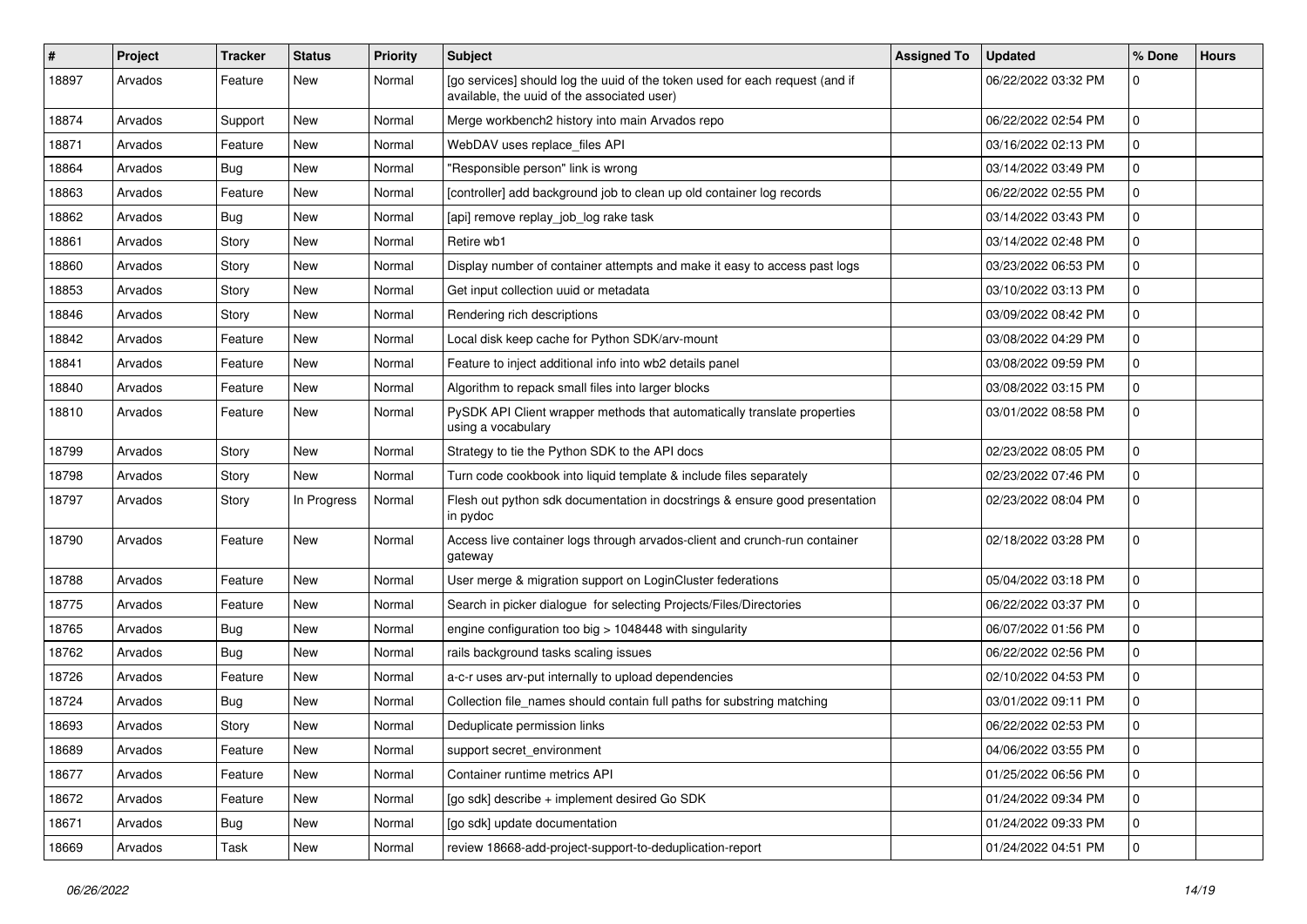| $\#$  | Project | <b>Tracker</b> | <b>Status</b> | <b>Priority</b> | Subject                                                                                                                                            | <b>Assigned To</b> | <b>Updated</b>      | % Done      | <b>Hours</b> |
|-------|---------|----------------|---------------|-----------------|----------------------------------------------------------------------------------------------------------------------------------------------------|--------------------|---------------------|-------------|--------------|
| 18623 | Arvados | Feature        | <b>New</b>    | Normal          | Ensure Etag can be used and honor If-Match header in updates                                                                                       |                    | 01/12/2022 04:50 PM | 0           |              |
| 18621 | Arvados | Feature        | <b>New</b>    | Normal          | Ability for admin to purge old versions of a collection                                                                                            |                    | 01/10/2022 04:41 PM | 0           |              |
| 18620 | Arvados | Feature        | <b>New</b>    | Normal          | [LSF] use btop to adjust relative priorities of arvados jobs                                                                                       |                    | 01/10/2022 03:45 PM | 0           |              |
| 18618 | Arvados | Bug            | <b>New</b>    | Normal          | Reusing workflows/steps is too slow                                                                                                                |                    | 01/07/2022 07:12 PM | 0           |              |
| 18586 | Arvados | Bug            | <b>New</b>    | Normal          | Remove docs/code for unsupported AsyncPermissionsUpdateInterval                                                                                    |                    | 12/14/2021 04:21 PM | 0           |              |
| 18576 | Arvados | Feature        | <b>New</b>    | Normal          | arv-put converts properties aliases to vocabulary ids                                                                                              |                    | 04/05/2022 02:53 PM | 0           |              |
| 18573 | Arvados | Feature        | <b>New</b>    | Normal          | packer compute image builder script should take an explicit arvados package<br>version to install instead of latest in selected package repository |                    | 12/09/2021 05:01 PM | 0           |              |
| 18564 | Arvados | Feature        | <b>New</b>    | Normal          | [art] run jenkins release build steps with a set of parameters                                                                                     |                    | 06/08/2022 03:20 PM | 0           |              |
| 18563 | Arvados | Bug            | <b>New</b>    | Normal          | [config] simplify/streamline InternalURLs/ExternalURL situation                                                                                    |                    | 06/07/2022 09:07 PM | 0           |              |
| 18548 | Arvados | Feature        | <b>New</b>    | Normal          | Ability to share a link to the "Get API Token" dialog in WB"                                                                                       |                    | 12/03/2021 03:22 PM | 0           |              |
| 18516 | Arvados | Story          | <b>New</b>    | Normal          | run Theia interactively for development on shell and/or compute nodes                                                                              |                    | 12/01/2021 05:47 PM | 0           |              |
| 18515 | Arvados | Story          | <b>New</b>    | Normal          | run interactive Jupyter on shell and/or compute nodes                                                                                              |                    | 12/01/2021 05:17 PM | 0           |              |
| 18514 | Arvados | Story          | <b>New</b>    | Normal          | Research framework for interactive tutorials that overlay the app                                                                                  |                    | 12/01/2021 03:49 PM | 0           |              |
| 18501 | Arvados | Bug            | <b>New</b>    | Normal          | Add option in ARV GUI to open link in new tab                                                                                                      |                    | 11/30/2021 03:43 PM | 0           |              |
| 18500 | Arvados | Bug            | <b>New</b>    | Normal          | Arvados CV for "Study Type" property not active                                                                                                    |                    | 11/30/2021 03:41 PM | 0           |              |
| 18499 | Arvados | Bug            | <b>New</b>    | Normal          | Advanced Dialog on collections shows the manifest text as null                                                                                     |                    | 11/30/2021 03:38 PM | 0           |              |
| 18498 | Arvados | Bug            | New           | Normal          | WB2 collection UUID in project URL shows blank page                                                                                                |                    | 11/30/2021 03:37 PM | 0           |              |
| 18486 | Arvados | Bug            | <b>New</b>    | Normal          | Docker containers are always removed                                                                                                               |                    | 12/07/2021 03:31 PM | 0           |              |
| 18481 | Arvados | Bug            | <b>New</b>    | Normal          | Workbench allows setting values with leading and trailing whitespace in<br>property values                                                         |                    | 11/26/2021 08:13 AM | 0           |              |
| 18464 | Arvados | Feature        | <b>New</b>    | Normal          | Batch update endpoint for permission changes                                                                                                       |                    | 11/22/2021 03:33 PM | 0           |              |
| 18463 | Arvados | Feature        | <b>New</b>    | Normal          | Sharing dialog shows all permissions including indirect and allows searching for<br>users by name                                                  |                    | 11/22/2021 03:20 PM | 0           |              |
| 18462 | Arvados | Story          | <b>New</b>    | Normal          | Requesting object by uuid should return 403 instead of 404                                                                                         |                    | 11/22/2021 03:20 PM | 0           |              |
| 18393 | Arvados | Bug            | <b>New</b>    | Normal          | [workbench2] forces relogin on every new window/tab                                                                                                |                    | 11/19/2021 02:43 PM | 0           |              |
| 18385 | Arvados | Bug            | <b>New</b>    | Normal          | arvados-server config-dump   arvados-server config-check -config=- spurious<br>warnings                                                            |                    | 11/16/2021 09:06 PM | 0           |              |
| 18369 | Arvados | Feature        | <b>New</b>    | Normal          | [doc] describe the block packing algorithm used by our various Keep clients<br>(arv-put, python sdk, keep-web, arv-mount)                          |                    | 11/15/2021 04:14 PM | 0           |              |
| 18368 | Arvados | Feature        | New           | Normal          | Notification banner                                                                                                                                |                    | 06/21/2022 08:00 PM | 0           |              |
| 18362 | Arvados | Story          | New           | Normal          | cwltest results for Arvados produces badges which can be linked to from<br>commonwl.org                                                            |                    | 11/10/2021 05:41 PM | $\mathbf 0$ |              |
| 18347 | Arvados | Feature        | New           | Normal          | Cache negative token lookups in federation/OIDC                                                                                                    |                    | 11/23/2021 09:07 PM | 0           |              |
| 18345 | Arvados | <b>Bug</b>     | New           | Normal          | Activity script crash                                                                                                                              |                    | 11/23/2021 09:13 PM | $\mathbf 0$ |              |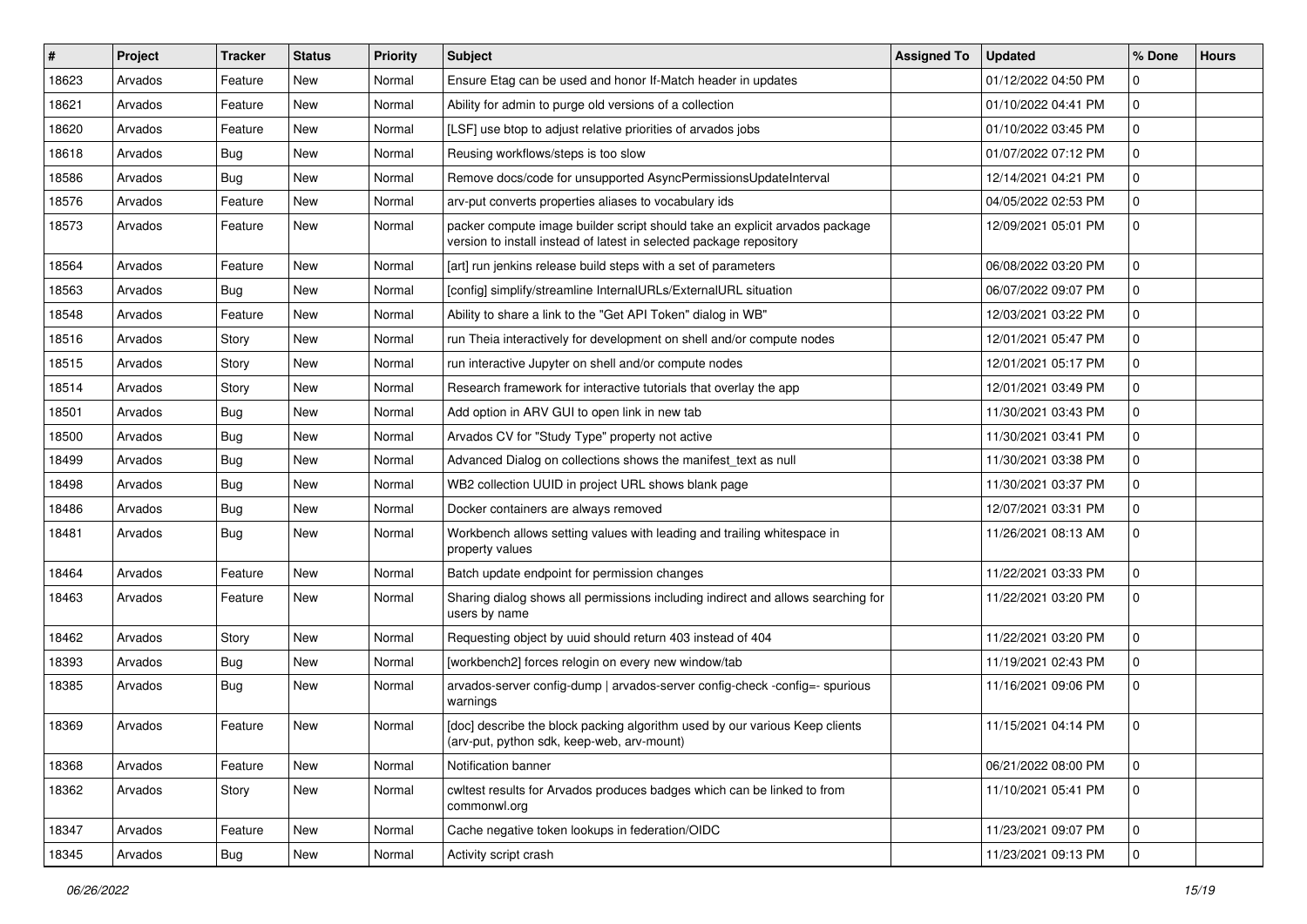| $\sharp$ | Project | <b>Tracker</b> | <b>Status</b> | <b>Priority</b> | <b>Subject</b>                                                                              | <b>Assigned To</b> | <b>Updated</b>      | % Done      | <b>Hours</b> |
|----------|---------|----------------|---------------|-----------------|---------------------------------------------------------------------------------------------|--------------------|---------------------|-------------|--------------|
| 18341    | Arvados | Story          | New           | Normal          | "arvados-server init" can set up a single-node production cluster                           |                    | 11/08/2021 02:39 PM | 0           |              |
| 18338    | Arvados | Story          | <b>New</b>    | Normal          | "arvados-server init" can use a local root CA to sign certificates                          |                    | 11/05/2021 03:27 PM | 0           |              |
| 18335    | Arvados | Feature        | <b>New</b>    | Normal          | Export health checks as Prometheus metrics                                                  |                    | 11/04/2021 03:58 PM | 0           |              |
| 18334    | Arvados | Bug            | New           | Normal          | Accept release info changes in docker recipes                                               |                    | 11/04/2021 03:23 PM | 0           |              |
| 18292    | Arvados | <b>Bug</b>     | New           | Normal          | [cleanup] remove AssignNodeHostname from the configuration. Also from the<br>documentation. |                    | 10/22/2021 09:24 PM | 0           |              |
| 18280    | Arvados | Bug            | <b>New</b>    | Normal          | Advanced Search in ARV PROD GUI non-functional                                              |                    | 10/20/2021 04:46 PM | $\mathbf 0$ |              |
| 18279    | Arvados | <b>Bug</b>     | New           | Normal          | Data Collection page on 2.3.0 rc2                                                           |                    | 10/20/2021 04:45 PM | 0           |              |
| 18266    | Arvados | <b>Bug</b>     | New           | Normal          | Turn manual testing plan for WB2 into tickets to write cypress tests                        |                    | 06/22/2022 02:54 PM | 0           |              |
| 18262    | Arvados | <b>Bug</b>     | New           | Normal          | [crunch-run] handle out-of-diskspace on the compute node better                             |                    | 10/08/2021 09:42 PM | 0           |              |
| 18255    | Arvados | Story          | <b>New</b>    | Normal          | Proof of concept Arvados single-node AMI                                                    |                    | 10/06/2021 03:25 PM | 0           |              |
| 18241    | Arvados | Story          | New           | Normal          | "NanoCPUs can not be set" Docker error                                                      |                    | 10/13/2021 03:13 PM | 0           |              |
| 18239    | Arvados | Story          | <b>New</b>    | Normal          | Add Kubernetes testing to CI                                                                |                    | 11/09/2021 07:56 PM | 0           |              |
| 18221    | Arvados | Story          | In Progress   | Normal          | Test coverage plan for combinations of slurm/lsf/cloud singularity/docker                   |                    | 06/08/2022 03:19 PM | 0           |              |
| 18220    | Arvados | <b>Bug</b>     | New           | Normal          | Support Docker ENTRYPOINT on Singularity in crunch-run                                      |                    | 09/29/2021 03:25 PM | 0           |              |
| 18218    | Arvados | Feature        | <b>New</b>    | Normal          | ARV GUI: perform operations on files selected via the filter                                |                    | 09/28/2021 08:30 PM | 0           |              |
| 18217    | Arvados | Feature        | New           | Normal          | Enable file sorting in Data Collection                                                      |                    | 09/28/2021 07:45 PM | 0           |              |
| 18214    | Arvados | <b>Bug</b>     | <b>New</b>    | Normal          | global search results link to wb1 not wb2                                                   |                    | 09/28/2021 07:30 PM | 0           |              |
| 18213    | Arvados | Feature        | New           | Normal          | Arvados "display in new tab" shows outdated data                                            |                    | 09/28/2021 07:28 PM | 0           |              |
| 18212    | Arvados | Bug            | <b>New</b>    | Normal          | Read-only users can't open file in new tab                                                  |                    | 09/28/2021 07:27 PM | 0           |              |
| 18211    | Arvados | Feature        | <b>New</b>    | Normal          | Should the Loading Progress bar always be shown?                                            |                    | 09/28/2021 07:16 PM | 0           |              |
| 18210    | Arvados | Bug            | <b>New</b>    | Normal          | Create Mountainduck Bookmark files not working                                              |                    | 09/28/2021 07:14 PM | 0           |              |
| 18209    | Arvados | Feature        | New           | Normal          | Re-run process on arvados throws error                                                      |                    | 09/28/2021 07:12 PM | 0           |              |
| 18208    | Arvados | Bug            | New           | Normal          | Workbench2 search shows all sites even if just searching in one site                        |                    | 09/28/2021 07:09 PM | 0           |              |
| 18205    | Arvados | Feature        | <b>New</b>    | Normal          | [api] [cloud] add live compute instance price to container record                           |                    | 06/15/2022 02:45 PM | 0           |              |
| 18204    | Arvados | <b>Bug</b>     | New           | Normal          | Workbench2 is missing a UI that shows which group a user is member of                       |                    | 09/27/2021 08:47 PM | 0           |              |
| 18199    | Arvados | <b>Bug</b>     | New           | Normal          | Issue with sharing settings of "open access" new projects                                   |                    | 09/27/2021 07:58 PM | 0           |              |
| 18198    | Arvados | <b>Bug</b>     | New           | Normal          | "copy selected files into collection" function in WB2 extremely slow                        |                    | 09/27/2021 07:45 PM | 0           |              |
| 18197    | Arvados | Feature        | New           | Normal          | add search option to input selection when running a workflow                                |                    | 09/27/2021 07:41 PM | $\mathbf 0$ |              |
| 18196    | Arvados | Feature        | <b>New</b>    | Normal          | expose saved searches as browsing option on the left side                                   |                    | 09/27/2021 07:39 PM | 0           |              |
| 18194    | Arvados | Feature        | New           | Normal          | "Release" as search option                                                                  |                    | 09/27/2021 07:35 PM | 0           |              |
| 18193    | Arvados | Feature        | <b>New</b>    | Normal          | Multi-select collections and projects to delete them                                        |                    | 09/27/2021 07:14 PM | 0           |              |
| 18192    | Arvados | Bug            | New           | Normal          | Advanced search is showing ROX IDs in the search field syntax instead of clear<br>values    |                    | 09/27/2021 07:13 PM | 0           |              |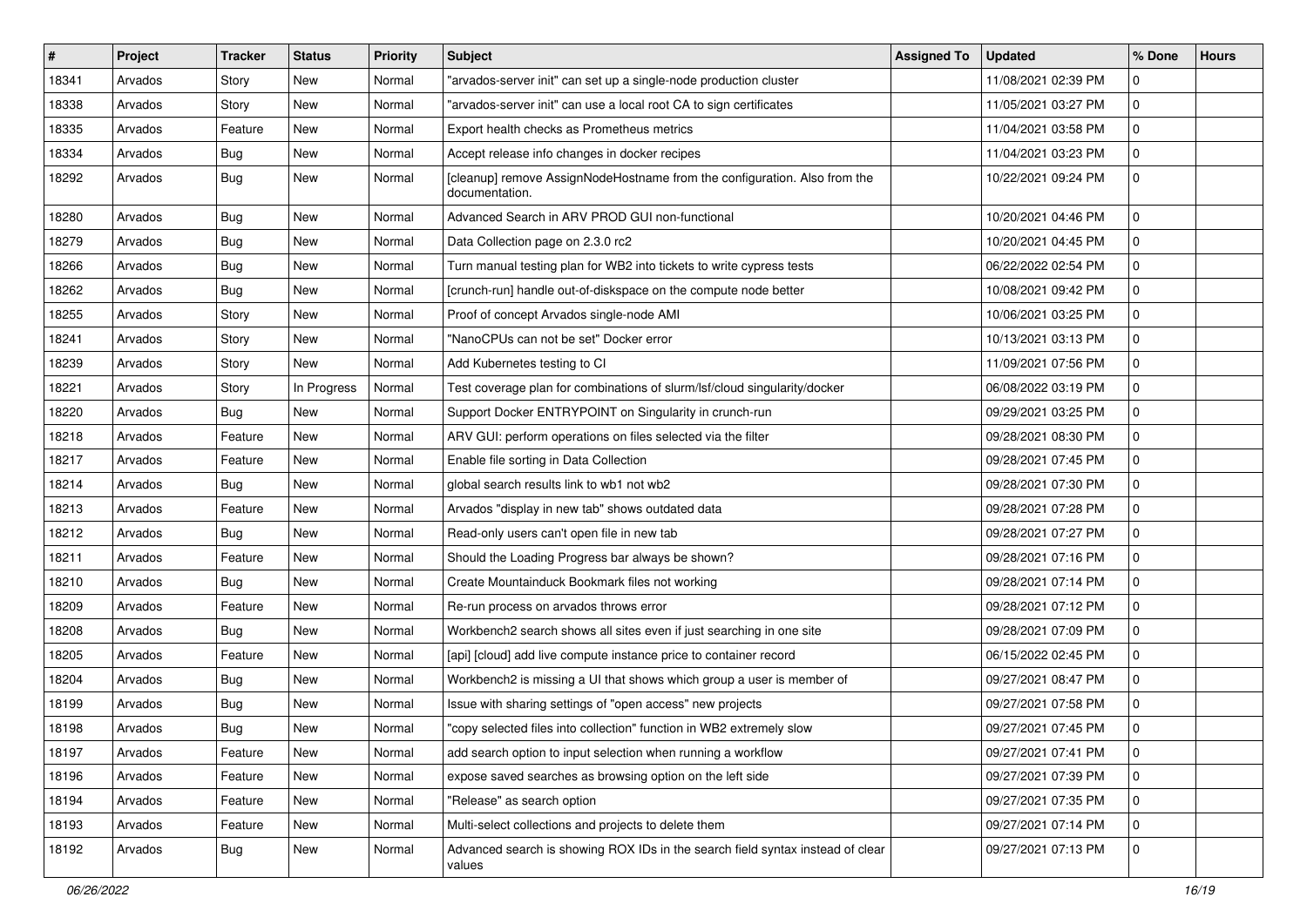| $\sharp$ | Project | <b>Tracker</b> | <b>Status</b> | <b>Priority</b> | <b>Subject</b>                                                                                                            | <b>Assigned To</b> | <b>Updated</b>      | % Done         | <b>Hours</b> |
|----------|---------|----------------|---------------|-----------------|---------------------------------------------------------------------------------------------------------------------------|--------------------|---------------------|----------------|--------------|
| 18191    | Arvados | Bug            | New           | Normal          | [doc] the compute node image doc does not take releases into account                                                      |                    | 09/24/2021 09:50 PM | 0              |              |
| 18182    | Arvados | Feature        | New           | Normal          | Parameter on get_permissions API to return every user and group with<br>permissions                                       |                    | 11/24/2021 04:15 PM | $\mathbf 0$    |              |
| 18181    | Arvados | Feature        | <b>New</b>    | Normal          | Ability to specify a % of compute instance price that user is willing to go over<br>from cheapest                         |                    | 09/22/2021 04:06 PM | $\Omega$       |              |
| 18174    | Arvados | Feature        | <b>New</b>    | Normal          | [servers] add logging with automatic rotation to user-specified directory                                                 |                    | 09/21/2021 09:08 PM | 0              |              |
| 18170    | Arvados | Bug            | New           | Normal          | Display of long names can be improved on WB2                                                                              |                    | 09/20/2021 06:19 PM | 0              |              |
| 18168    | Arvados | Bug            | New           | Normal          | Workbench2 Trash is not listing all trashed items                                                                         |                    | 09/20/2021 06:14 PM | 0              |              |
| 18167    | Arvados | Bug            | New           | Normal          | Files in collection are not sorted                                                                                        |                    | 09/20/2021 05:38 PM | 0              |              |
| 18166    | Arvados | Bug            | <b>New</b>    | Normal          | [Release] Auto-sync the arvados gem dependencies on RailsAPI and<br>Workbench1                                            |                    | 11/10/2021 04:14 PM | $\mathbf 0$    |              |
| 18165    | Arvados | Feature        | <b>New</b>    | Normal          | Whole-collection search in new collection viewer                                                                          |                    | 09/20/2021 02:43 PM | 0              |              |
| 18163    | Arvados | Feature        | New           | Normal          | [Crunch] add CWL extension to limit the number of concurrently running jobs<br>during a scatter                           |                    | 01/10/2022 03:42 PM | $\Omega$       |              |
| 18161    | Arvados | Bug            | New           | Normal          | [a-d-c] the arvados_dispatchcloud_queue_entries prometheus metric should<br>report actual instance types                  |                    | 09/16/2021 04:41 PM | $\Omega$       |              |
| 18150    | Arvados | Story          | <b>New</b>    | Normal          | Document configuration items for customizing text in Workbench                                                            |                    | 09/15/2021 01:31 PM | $\Omega$       |              |
| 18124    | Arvados | Feature        | <b>New</b>    | Normal          | User edit page                                                                                                            |                    | 09/13/2021 10:05 PM | 0              |              |
| 18118    | Arvados | Bug            | New           | Normal          | investigate separate socket timeouts waiting for connection and HTTP<br>response in Python SDK                            |                    | 09/08/2021 03:22 PM | 0              |              |
| 18117    | Arvados | Story          | In Progress   | Normal          | Sample tracker                                                                                                            |                    | 09/08/2021 02:02 PM | $\mathbf 0$    |              |
| 18114    | Arvados | Bug            | New           | Normal          | [a-d-c] slow down retries when CreateInstance returns non-quota/non-throttle<br>errors                                    |                    | 09/07/2021 06:11 PM | 0              |              |
| 18101    | Arvados | Bug            | <b>New</b>    | Normal          | [a-d-c] [AWS] add option to spin up (spot) instances in more/all availability<br>zones in the region                      |                    | 09/03/2021 08:16 PM | $\mathbf 0$    |              |
| 18075    | Arvados | Bug            | <b>New</b>    | Normal          | arvados-dispatch-cloud should respect Containers.MaxComputeVMs                                                            |                    | 08/30/2021 07:33 PM | $\mathbf 0$    |              |
| 18071    | Arvados | Feature        | New           | Normal          | Use postgresql advisory locks to prevent concurrent dispatcher / keep-balance<br>processes                                |                    | 08/26/2021 05:55 PM | 0              |              |
| 18019    | Arvados | Bug            | <b>New</b>    | Normal          | [deployment][arvados-formula] selinux breaks many installation steps                                                      |                    | 08/12/2021 06:31 PM | $\mathbf 0$    |              |
| 18016    | Arvados | Bug            | New           | Normal          | [api] remove unused last_used_at and last_used_by_ip_address columns on<br>api_client_authorizations table                |                    | 08/12/2021 02:52 PM | $\mathbf 0$    |              |
| 18011    | Arvados | Bug            | New           | Normal          | [packaging][centos7] systemctl daemon-reload should be run by the post-inst<br>script when upgrading packages on centos 7 |                    | 08/13/2021 12:07 AM | l 0            |              |
| 18009    | Arvados | Bug            | New           | Normal          | [controller] always returns an empty "unsigned_manifest_text" field for<br>collections                                    |                    | 08/11/2021 05:15 PM | $\overline{0}$ |              |
| 18008    | Arvados | Bug            | New           | Normal          | [api] reqid not always being recorded in the api server log                                                               |                    | 08/11/2021 05:06 PM | $\Omega$       |              |
| 18000    | Arvados | Bug            | New           | Normal          | [deduplicationreport] negative number in the "saved by Keep deduplication"<br>report                                      |                    | 08/10/2021 01:27 PM | $\overline{0}$ |              |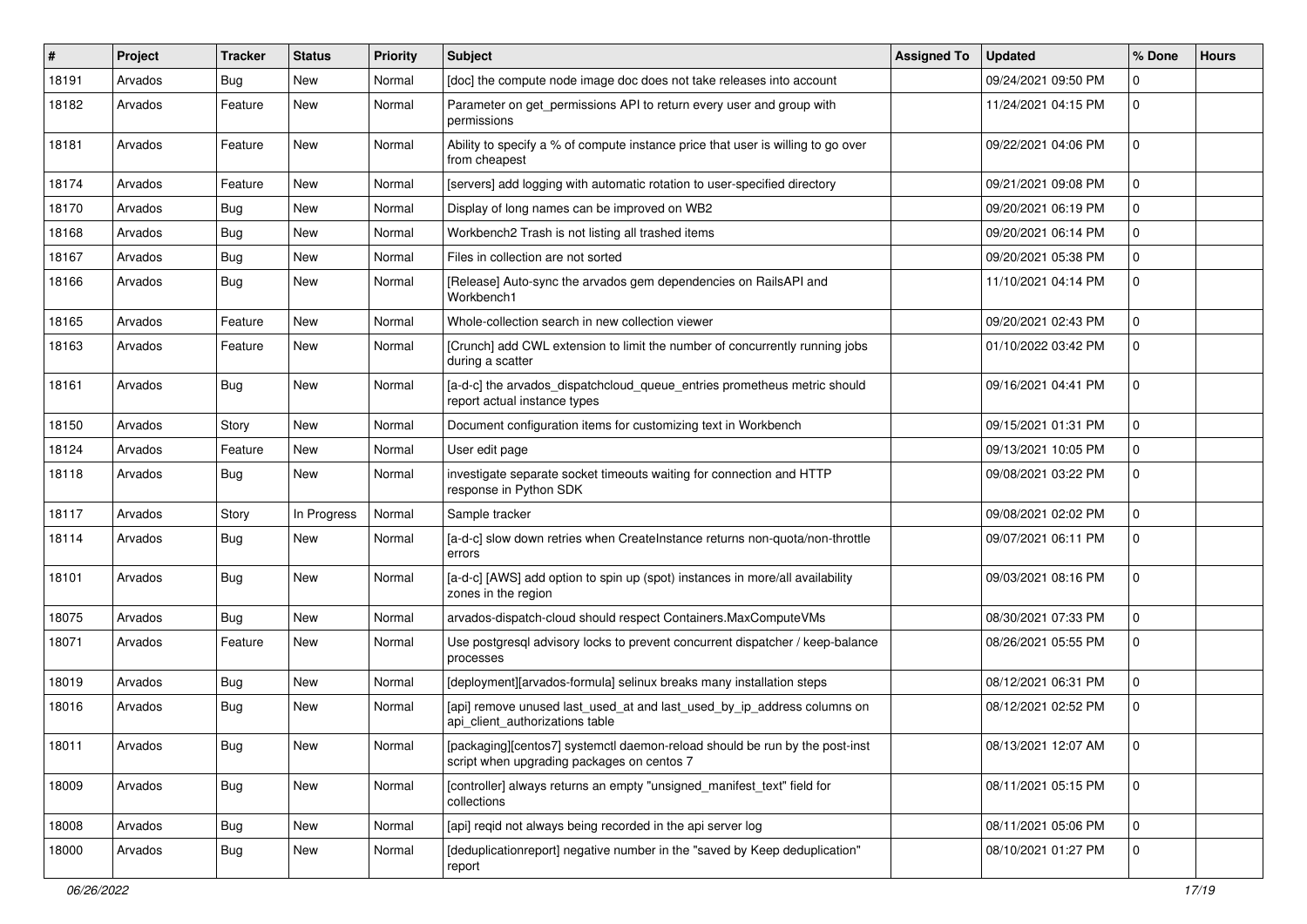| $\sharp$ | Project | <b>Tracker</b> | <b>Status</b> | <b>Priority</b> | <b>Subject</b>                                                                                                                                | <b>Assigned To</b> | <b>Updated</b>      | % Done      | <b>Hours</b> |
|----------|---------|----------------|---------------|-----------------|-----------------------------------------------------------------------------------------------------------------------------------------------|--------------------|---------------------|-------------|--------------|
| 17993    | Arvados | Feature        | New           | Normal          | [deduplication-report] supports storage classes                                                                                               |                    | 11/23/2021 09:26 PM | 0           |              |
| 17988    | Arvados | Feature        | <b>New</b>    | Normal          | Enforce memory limits using Singularity + cloud                                                                                               |                    | 06/22/2022 02:55 PM | 0           |              |
| 17981    | Arvados | Feature        | New           | Normal          | Hint to set properties on output collection based on workflow input or output<br>parameter values                                             |                    | 08/05/2021 01:51 PM | 0           |              |
| 17953    | Arvados | Story          | <b>New</b>    | Normal          | [api] Remove unused "node" object                                                                                                             |                    | 11/23/2021 09:28 PM | 0           |              |
| 17950    | Arvados | Task           | New           | Normal          | review 17949-add-bullseye                                                                                                                     |                    | 07/29/2021 07:26 PM | 0           |              |
| 17946    | Arvados | Feature        | New           | Normal          | design: add complex structures to structured vocabulary                                                                                       |                    | 11/02/2021 05:12 PM | 0           |              |
| 17945    | Arvados | Feature        | <b>New</b>    | Normal          | design: Add type checking to the structured vocabulary                                                                                        |                    | 11/02/2021 05:13 PM | 0           |              |
| 17942    | Arvados | Bug            | New           | Normal          | [arv-mount] requests manifest text multiple times when mounting collection                                                                    |                    | 08/09/2021 03:41 PM | 0           |              |
| 17941    | Arvados | Bug            | <b>New</b>    | Normal          | [ws] memory management issues                                                                                                                 |                    | 08/09/2021 03:40 PM | 0           |              |
| 17940    | Arvados | Bug            | New           | Normal          | [controller] memory management issues                                                                                                         |                    | 08/09/2021 03:40 PM | 0           |              |
| 17937    | Arvados | Bug            | New           | Normal          | [workbench] uploader is hardcoded to X-Keep-Desired-Replicas: 2                                                                               |                    | 08/13/2021 04:40 AM | 0           |              |
| 17878    | Arvados | Bug            | New           | Normal          | [container shell] confusing error "channel 3: bad ext data" when forwarding tcp<br>traffic into a container with API: false                   |                    | 07/08/2021 05:21 PM | 0           |              |
| 17859    | Arvados | Bug            | <b>New</b>    | Normal          | When @AutoSetupNewUsers: true@ new users' username is added as email                                                                          |                    | 08/02/2021 12:23 PM | 0           |              |
| 17845    | Arvados | Bug            | New           | Normal          | [tutorial] reuse is not working                                                                                                               |                    | 06/22/2022 02:56 PM | 0           |              |
| 17838    | Arvados | Feature        | New           | Normal          | Create filter group from advanced search                                                                                                      |                    | 08/05/2021 03:27 PM | 0           |              |
| 17827    | Arvados | Feature        | <b>New</b>    | Normal          | [deployment][provision] rename the *_TAG variables to *_FORMULA_TAG                                                                           |                    | 06/21/2021 06:17 PM | 0           |              |
| 17826    | Arvados | Feature        | New           | Normal          | Mark individual collections with permission to download through keep-web.                                                                     |                    | 08/10/2021 05:35 PM | 0           |              |
| 17814    | Arvados | Feature        | <b>New</b>    | Normal          | Send "invite" or "friend request" to connect with other users                                                                                 |                    | 08/06/2021 09:51 PM | 0           |              |
| 17807    | Arvados | Feature        | New           | Normal          | keep-web supports login flow                                                                                                                  |                    | 06/22/2022 03:32 PM | 0           |              |
| 17786    | Arvados | Bug            | New           | Normal          | [deployment][webshell][shellinabox] centos 7's shellinabox is not pam-enabled                                                                 |                    | 07/09/2021 07:29 PM | 0           |              |
| 17780    | Arvados | Bug            | New           | Normal          | [a-d-c] when toggling UsePreemptibleInstances, existing containers that are<br>runnable generate lots of errors                               |                    | 07/06/2021 09:07 PM | 0           |              |
| 17775    | Arvados | Bug            | New           | Normal          | [a-d-c] the user should be able to see when preemptible nodes get shut down<br>and the running container requeued                             |                    | 12/14/2021 09:01 PM | 0           |              |
| 17773    | Arvados | Feature        | <b>New</b>    | Normal          | support token OIDC token introspection                                                                                                        |                    | 06/08/2021 05:21 PM | 0           |              |
| 17772    | Arvados | Feature        | New           | Normal          | use subject identifier (username etc) in "identity_url" instead of "email" for login                                                          |                    | 01/31/2022 04:22 PM | 0           |              |
| 17771    | Arvados | Bug            | New           | Normal          | [a-d-c] when a cluster supports preemptible nodes, there should be a knob to<br>allow the user to choose the use of preemptible nodes, or not |                    | 07/06/2021 09:08 PM | 0           |              |
| 17768    | Arvados | Feature        | New           | Normal          | Special file/path in collection that indicates a folder shouldn't be expanded by<br>default                                                   |                    | 06/07/2021 02:45 PM | $\mathbf 0$ |              |
| 17764    | Arvados | <b>Bug</b>     | New           | Normal          | [arv-put] progress update does not refresh frequently enough                                                                                  |                    | 07/06/2021 09:08 PM | 0           |              |
| 17759    | Arvados | Bug            | New           | Normal          | [Keep] azure blob driver 404 errors are weird                                                                                                 |                    | 07/06/2021 09:08 PM | 0           |              |
| 17746    | Arvados | Bug            | New           | Normal          | Long lines in the WB2 logs are wrapped messing up the viewport                                                                                |                    | 06/01/2021 09:50 PM | 0           |              |